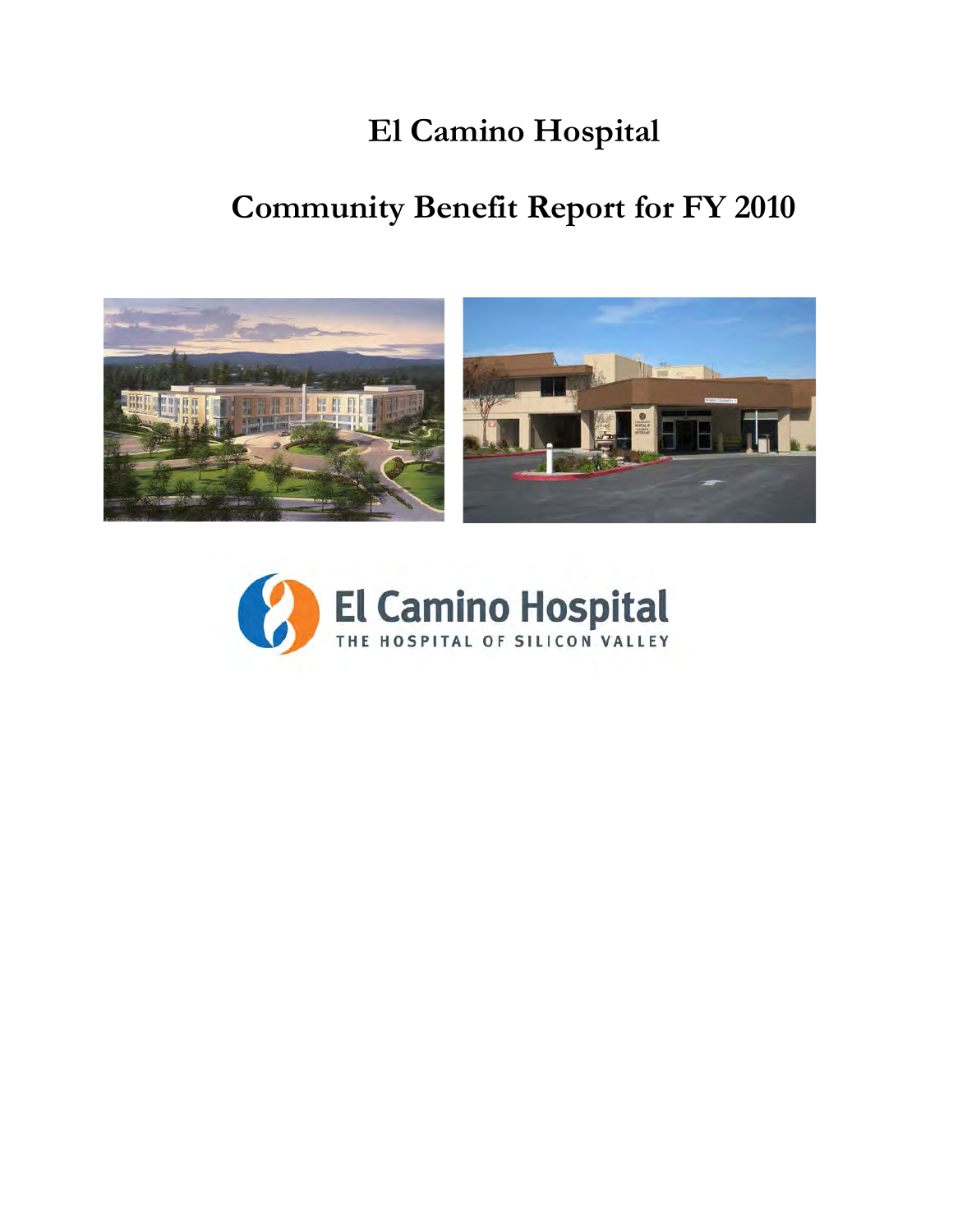#### **El Camino Hospital 2010 Community Benefit Report**

El Camino Hospital is a 542-bed, not-for-profit, locally governed, acute care hospital with campuses in Mountain View and Los Gatos. For nearly 50 years, we have strived to provide excellent, comprehensive medical care to meet the needs of people living in the diverse and growing communities of Silicon Valley. Our areas of medical specialty include cancer care, heart and vascular care, neuroscience, genomic medicine, orthopedic and spine care, and women's health. In 2009, we extended our service to the community by opening a second campus in Los Gatos and a new, stateof-the-art, seismically and technologically advanced facility on our Mountain View campus.

In addition to our superior programs and facilities, the keys to excellence at El Camino Hospital are our expert, caring hospital staff and the many skilled physicians on our medical staff. All are dedicated to supporting the hospital's mission of providing quality patient care, improving the health and well being of our community, and treating all people with respect and dignity, regardless of their ability to pay.

Consistent with our hospital's mission and throughout our history, we have worked to improve community health by developing and sponsoring innovative and effective Community Benefit programs. Over the years, El Camino Hospital's investment in Community Benefit has continued to grow. In 2008, the hospital's board of directors voted to substantially increase the funding provided for community health improvement programs and partnerships.

El Camino Hospital takes a carefully planned and measured approach to our Community Benefit efforts. All programs are developed to provide treatment or promote health and healing in response to the documented health needs of the community. The hospital's Community Benefit programs and partnerships are developed by its Community Benefit staff with input from the Community Benefit Advisory Council. The programs are detailed in the annual Community Benefit Plan, which is approved by the El Camino Hospital District Board of Directors. As instructed by the board, funding for Community Benefit programs and partnerships in El Camino Hospital District comes from a portion of the district's tax receipts. Projects and partnerships outside of the district are supported with other hospital funds.

The primary source of information for the annual Community Benefit Plan is the Santa Clara County Health Profile, produced every three years. The profile is developed by the Santa Clara County Community Benefits Coalition, comprised of the Santa Clara County Public Health Department and numerous local hospitals, not-for-profit organizations and associations in the health care field. El Camino Hospital's Community Benefit director sits on the coalition's executive team.

Through our Community Benefit programming, El Camino Hospital has forged long-term, collaborative relationships with many community-based organizations and health care providers working to improve the health status of our area's vulnerable populations. To ensure the success of the programs in the Community Benefit Plan, we maintain a high standard of accountability from our partners. They provide frequent status updates, including quarterly volume data, as well as interim and yearly reports of accomplishments, outcomes metrics and challenges. To track and measure the results of Community Benefit initiatives, we have worked with our partners to develop a very specific set of accountability metrics, which are included in the FY2010 Community Benefit results (dashboard) in this report. By closely monitoring these metrics, we help ensure that resources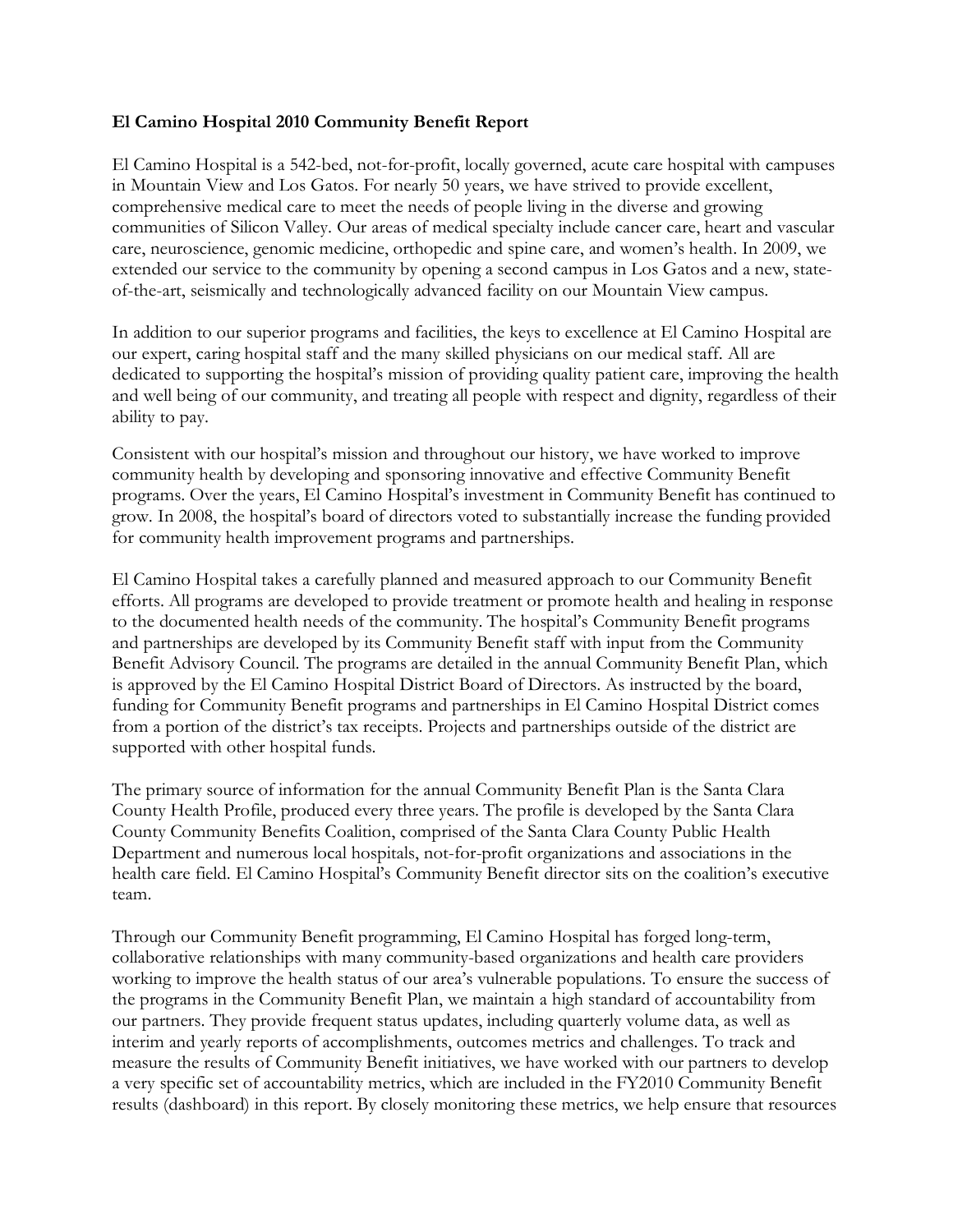El Camino Hospital expends on Community Benefit have a measurable, positive impact on the health and well being of the community.

We have also taken a leadership role in facilitating close working relationships between the various community partners to optimize their overall contributions to community health improvement. For example, we conduct an annual forum attended by all the partners so each program can learn about the others and identify opportunities to collaborate. We also meet quarterly with the nurses and administrators in our school health program so they can develop working relationships, share best practices and learn about the latest issues, trends and concerns facing the field of school health. Nurses from the four districts we support have collaborated to improve data collection methods and share information about successes and challenges, so the entire group can benefit from their experiences.

Throughout the year, the hospital's Community Benefit staff conducts site visits to most of the programs and partnerships we support. During these visits, Community Benefit staff members talk directly with people delivering and receiving services. The staff is sometimes accompanied by members of the hospital's board of directors and executive staff, who are all very interested and enthusiastic about the various Community Benefit programs. This year, El Camino Hospital's CEO and two board members visited the Mountain View/Whisman School District, meeting the principal and school nurses and visiting several classes of children, including students with critical medical needs. The Community Benefit staff also communicates regularly in writing and in person with the El Camino Hospital District Board of Directors about the activities and accomplishments of the Community Benefit programs. Board members are very serious about their role as stewards of district funds.

Maintaining a high degree of accountability among our partners and leveraging the strengths of the various organizations and their personnel have helped us to measurably increase the impact and effectiveness of our Community Benefit programming. This, in turn, has helped to improve access to care, strengthen community health, and manage chronic disease, especially as we serve individuals and families with the greatest need.

The following pages present the results of El Camino Hospital's Community Benefit programs during FY2010.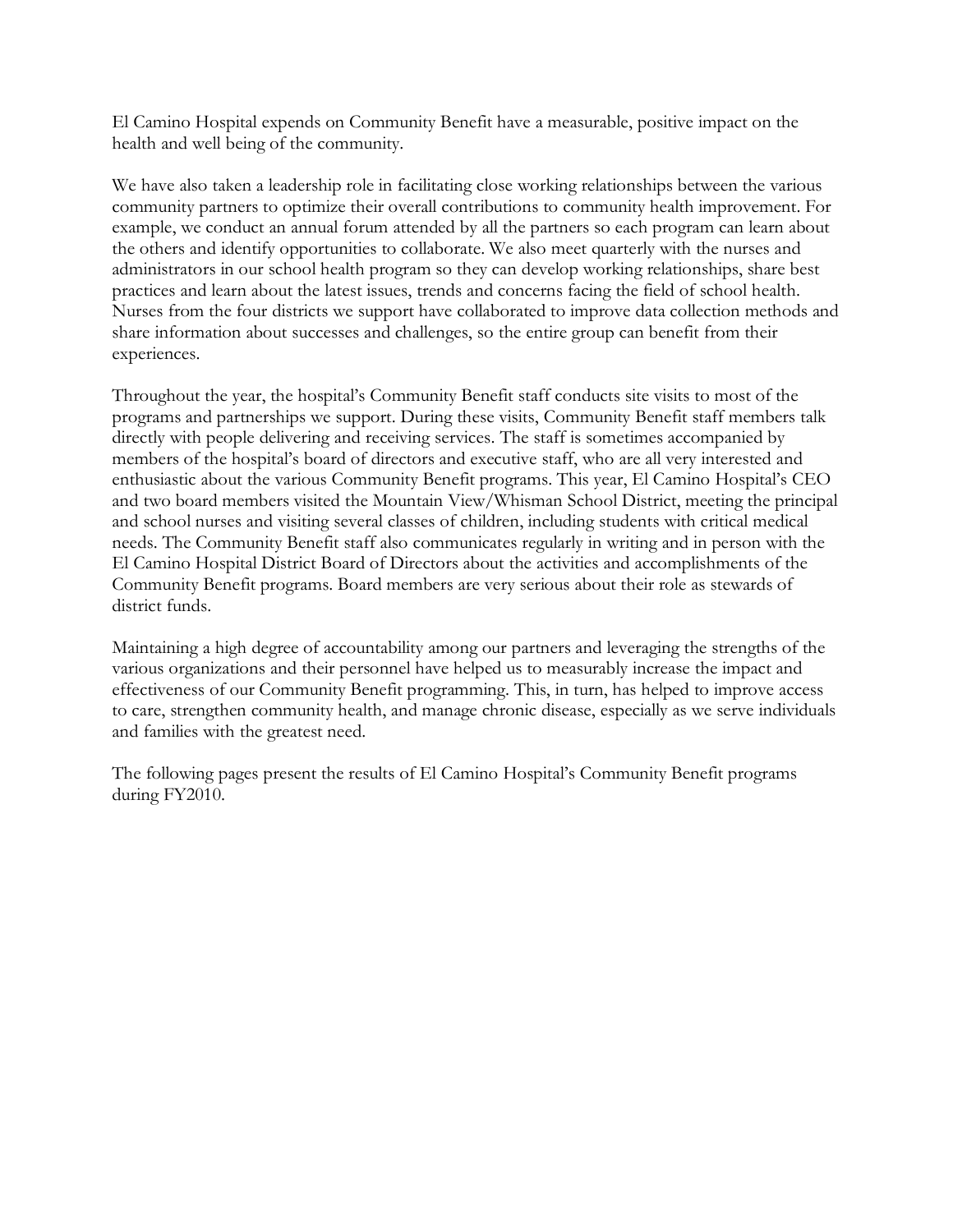#### **Our Commitment**

El Camino Hospital is guided by our mission to improve the health and well being of the community, especially those who are underserved. We place a high priority on investing in Community Benefit because it is an essential value and long-term strategic commitment for our hospital. With the addition of El Camino Hospital Los Gatos, the impact of our Community Benefit support is being felt by many more individuals and families in Silicon Valley.

As a not-for-profit hospital, we are accountable to the people of our service area for the quality of care we deliver. We are also responsible for the impact of our Community Benefit programs on health status and quality of life for those who live here. This accountability can be demonstrated in facts and figures; but, ultimately, it comes down to real people and the difference El Camino Hospital makes in solving the health-related problems individuals and families face on a daily basis.

One critically important reality is, due to a continuing poor economy, the number of people in this area without access to health care continues to rise, according to the Santa Clara County 2010 Health Profile Report:

- High unemployment has contributed to a more than doubling of the percentage of uninsured adults in Santa Clara County in the past nine years (from 8% in 2000 to 18% in 2009).
- During that same period, the percentage of adults who could not see a doctor due to cost or lack of insurance more than doubled (from 5% in 2000 to 13% in 2009).
- Nearly half of all households in Santa Clara County do not earn enough to be financially selfsufficient.
- At the same time, the costs of health care and health insurance keep rising, while government agencies and other support programs lack the financial capacity to provide adequate assistance.

Based on these facts, El Camino Hospital believes a substantial part of our Community Benefit commitment should focus on increasing access to care for the growing number of local residents who are underserved.

For example, we have taken a multifaceted approach to addressing poor access to health care resources for children by working with and providing resources to schools in underserved areas. Our goal is to improve the children's health knowledge and behavior before their health is seriously affected:

- Expanding on last year's very successful school health program, we deployed more nurses and health aides at schools in four school districts in underserved areas.
- We provided additional comprehensive physical and mental health services through the Lucile Packard Children's Hospital Adolescent Health Van. Counseling services from the Community Health Awareness Council and the Columbia Neighborhood Center are also provided to at-risk children in two school districts.
- We helped bring healthy play back to the playgrounds of schools in underserved areas through the innovative Playworks program. This program takes a strategic approach to integrating physical activity into the culture of the school. When all children are involved in organized, healthy play, they are better able to focus on learning in the classroom.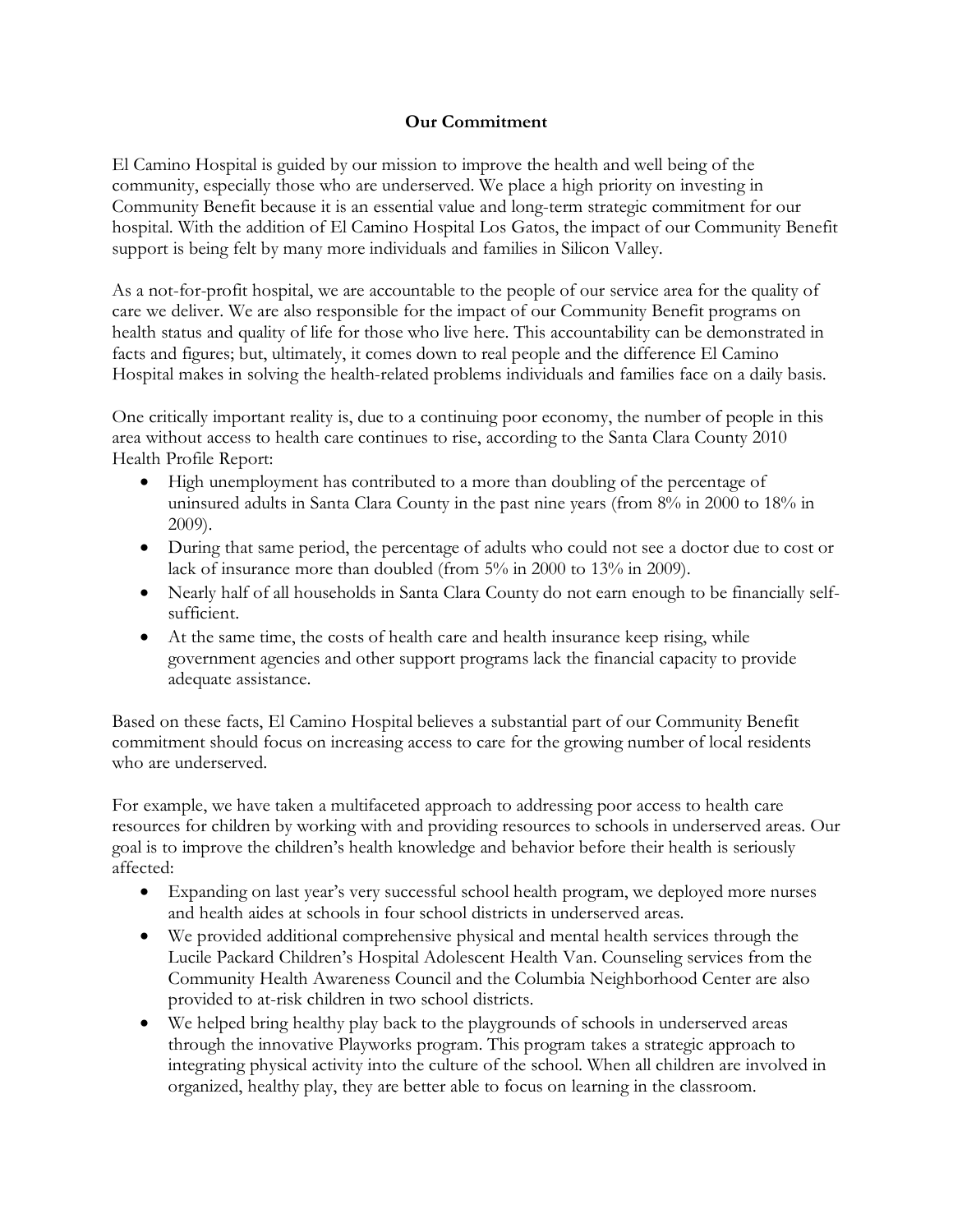• We began efforts to increase the health literacy of students by introducing the Health Teacher online health education curriculum for K-12 teachers. In late FY2010, we held a forum to announce the Silicon Valley School Health Collaborative in partnership with Packard Children's Hospital. Superintendents from 30 local school districts attended to learn about the Health Teacher program. Nearly 200 schools are now enrolled in the service, and we are moving ahead with the program for the 2010-11 school year.

#### **Calculating Community Benefit**

El Camino Hospital's total Community Benefit support represents the value of delivering essential medical care and health improvement services to people who otherwise may not have been able to access these services. It is calculated by adding the cost of uncompensated care to the cost of providing value-added services to the community. We follow the Catholic Health Association 2008 Community Benefit guidelines, which recently removed un-reimbursed Medicare expenses from Community Benefit reporting.

To compute this total, we combine the calculated value of:

- Community health improvement services
- Education and training services
- Community Benefit operations
- Subsidized health services
- Charity care
- Government sponsored health care
- Unreimbursed Medi-Cal
- Healthy Kids

The hospital's investment in Community Benefit has increased each year since 2005. We comply with state requirements to report community benefit expenses with and without uncompensated Medicare. Because we follow the Catholic Health Association community benefit guidelines (as noted above), beginning with the 2009 report our total support no longer includes the cost to the hospital of unreimbursed Medicare expenses.

El Camino Hospital's FY2010 total Community Benefit investment without unreimbursed Medicare was \$60,551,076. The hospital's FY2010 uncompensated Medicare expense was \$59,446,050. Because this amount is not included in the FY2010 report, the total amount is considerably lower than in years prior to FY2009. When unreimbursed Medicare expenses are included, the Community Benefit investment for FY2010 was \$119,997,126.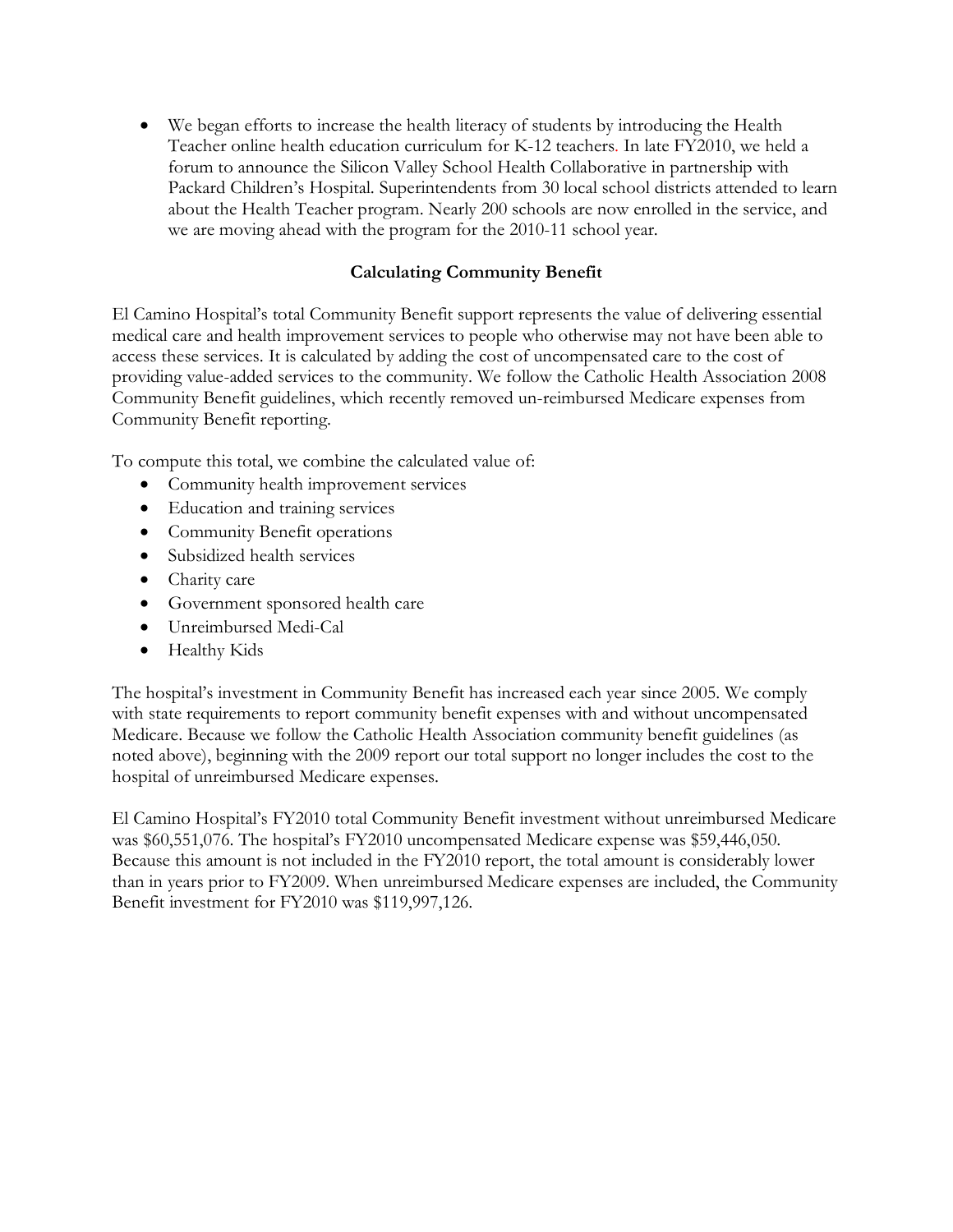The following chart presents El Camino Hospital's Total Community Benefit Expenditure over the last six years.



#### **Total Community Benefit Investment**

\*As noted above, El Camino Hospital follows the Catholic Health Association community benefit guidelines, which, in FY2009 removed unreimbursed Medicare expenses from Community Benefit reporting. For FY2009 and FY2010, unreimbursed Medicare expenses are indicated by the orange bar above the blue bar showing Community Benefit investment for that year.

A critical part of a hospital's investment in Community Benefit is charity care expenditure. The following chart represents El Camino Hospital's Charity Care Expenditure over the last six years.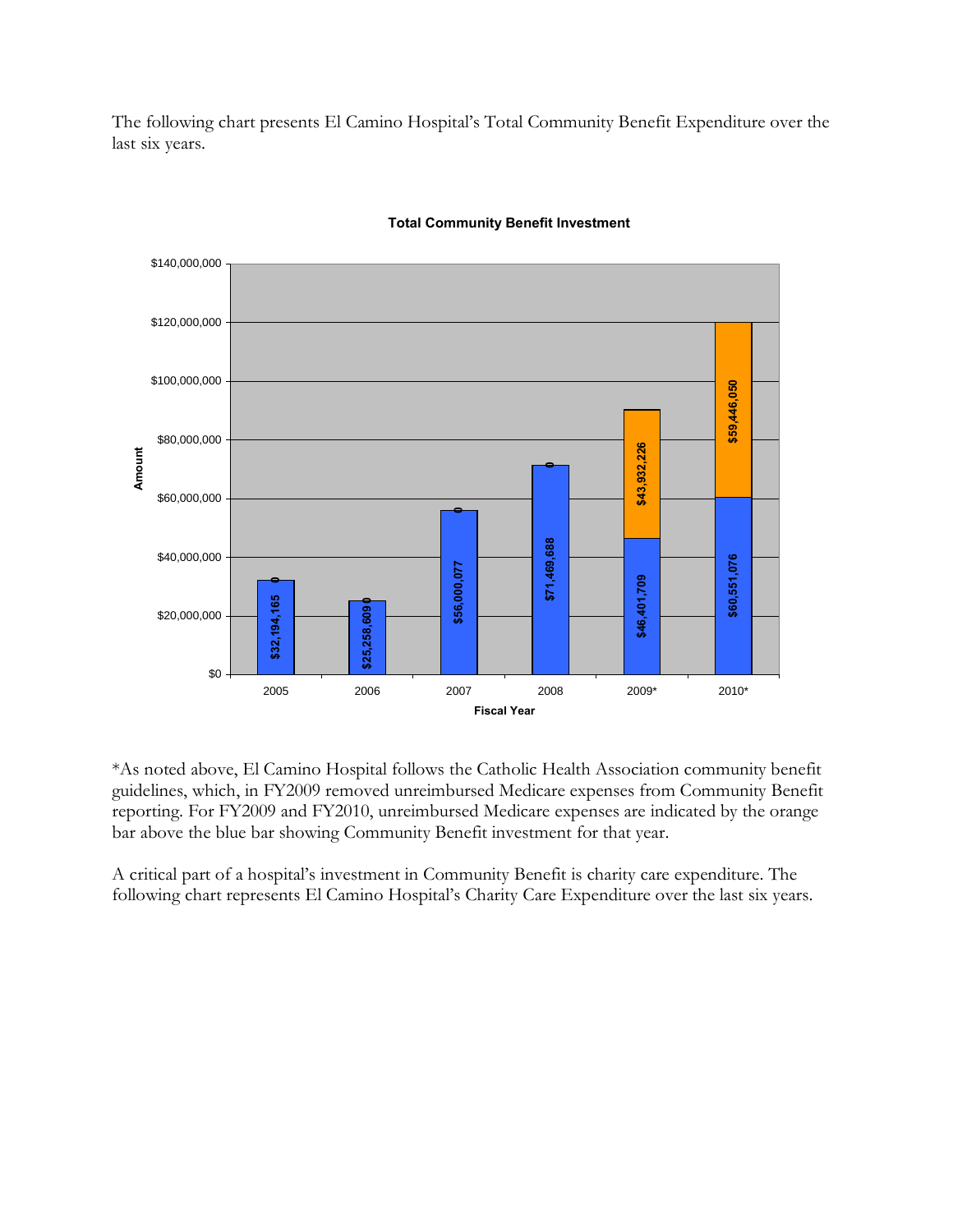



Note: During FY2010, 1,330 people in our community benefited from El Camino Hospital's charity care policy. Charity care amounts are based on cost, not charges.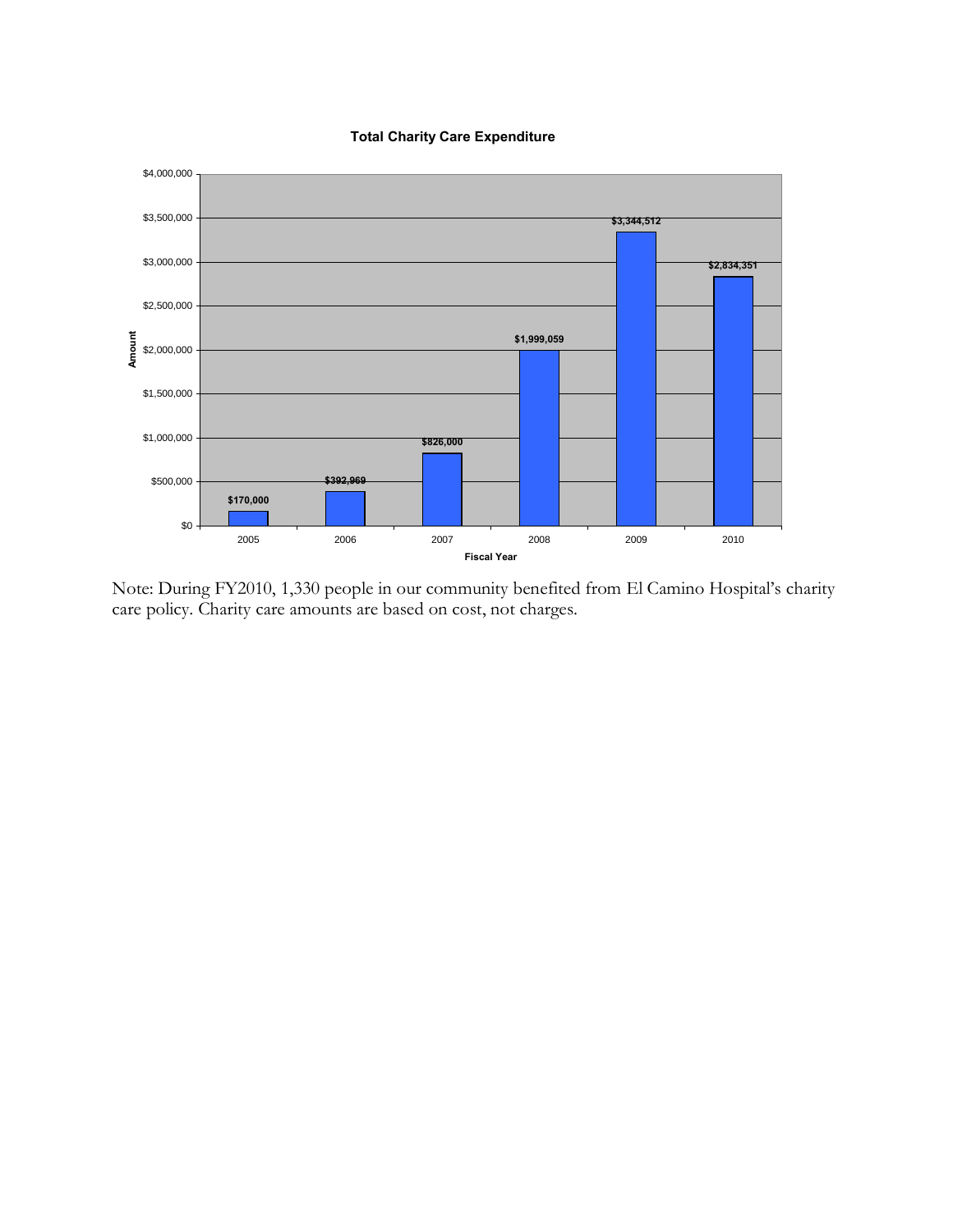#### **Overview of Programs and Community Partners**

The following charts present El Camino Hospital's community health improvement partnerships.

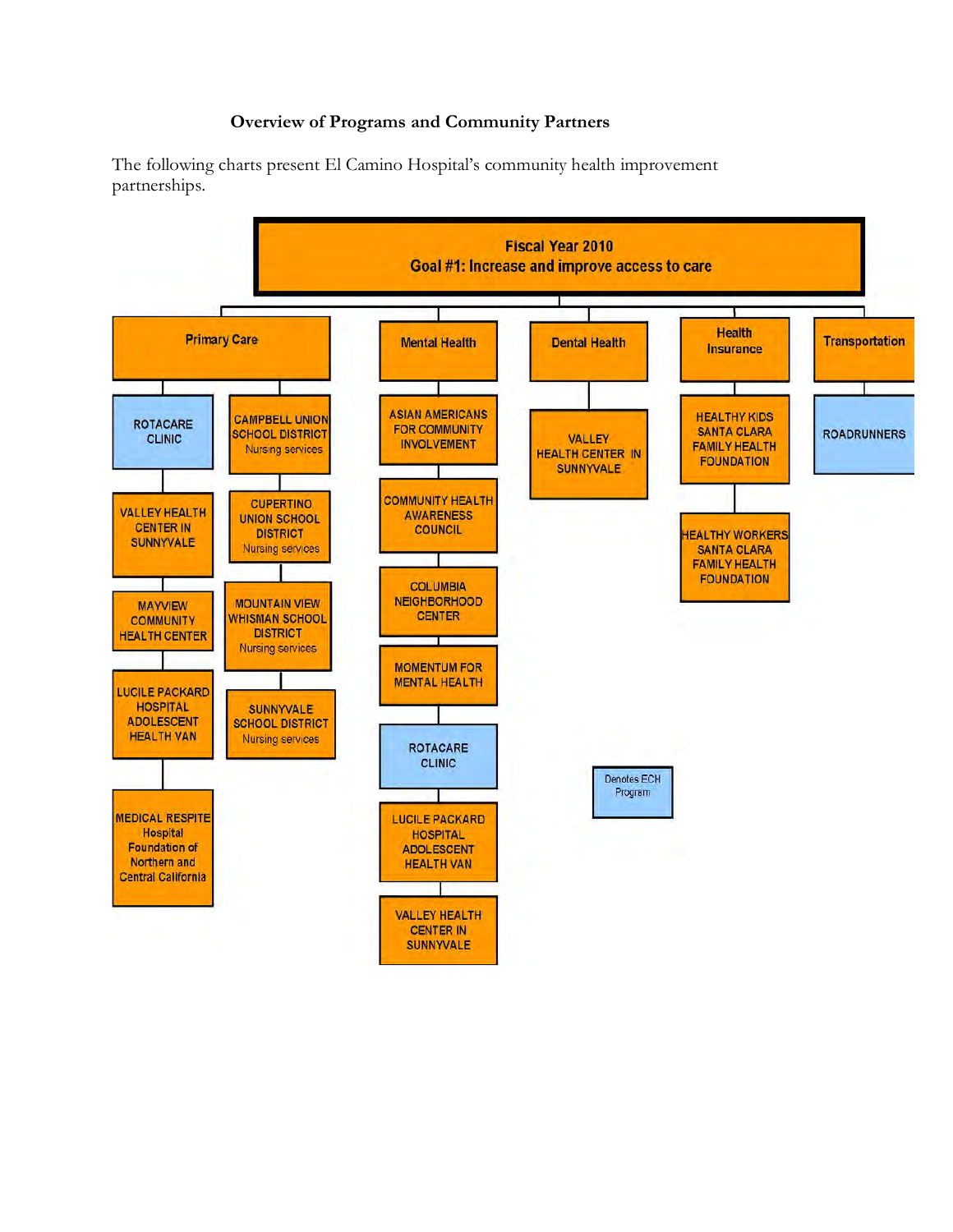

The hospital's Community Benefit sponsorships include (but are not limited to):

Asian Americans for Community Involvement (AACI) Alzheimer's Association American Red Cross Avenidas Breast Cancer Coalition Community Health Awareness Council (CHAC) Kids In Common City of Sunnyvale – Senior Center Clinical Lab Scientist – Hospital Foundation of Northern & Central California Coda Alliance – Annual Compassionate Care Conference Community Services Agency Mountain View DeAnza College Medical Lab Technologist – Hospital Foundation of Northern & Central California El Camino YMCA of Silicon Valley EMQ Children & Family Services Families First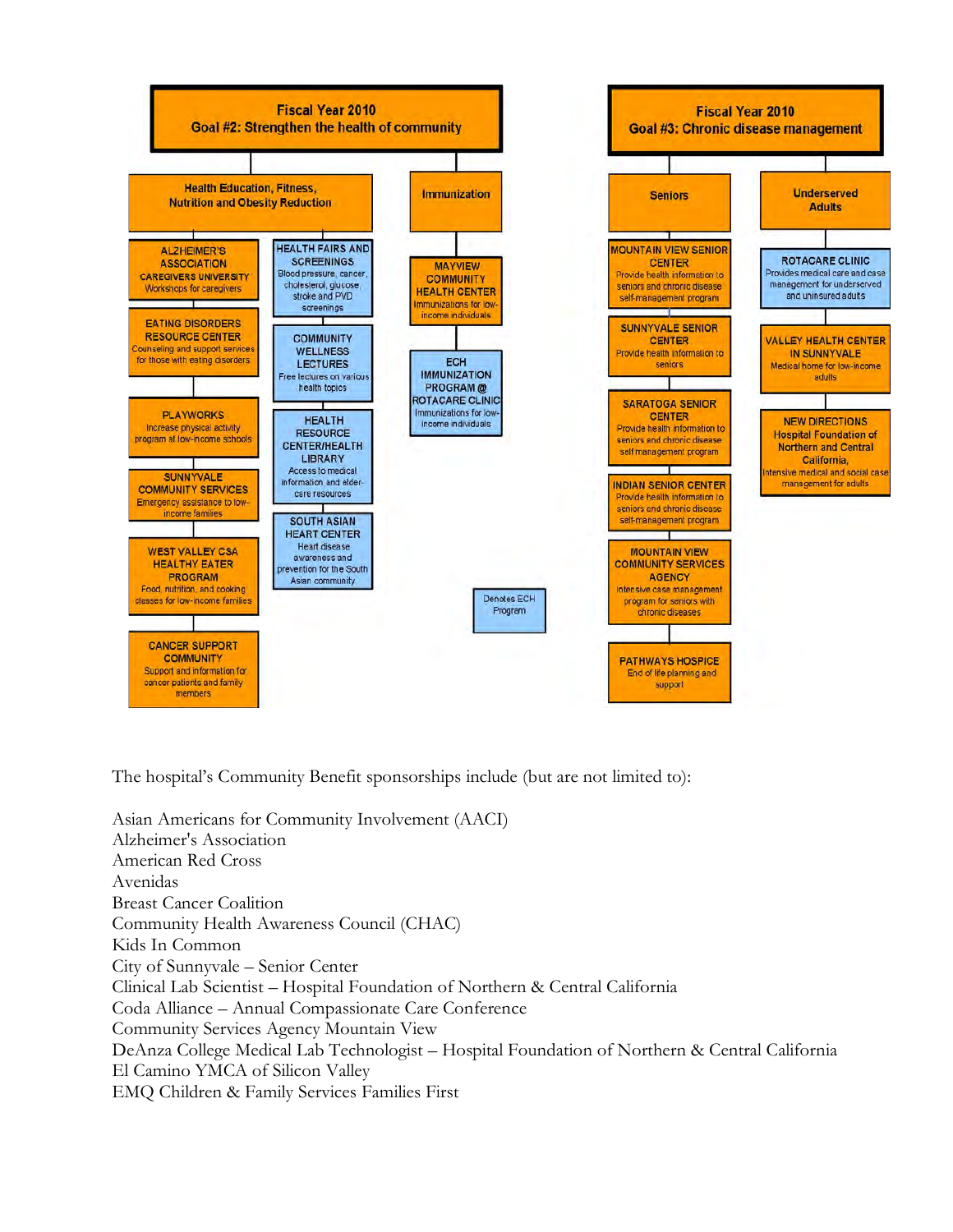Los Altos Rotary AIDS Project MedShare International Mountain View Senior Center National Kidney Foundation PACT: People Acting in Community Together Pathways Hospice Peninsula Stroke Association Playworks RotaCare Bay Area Santa Clara Family Health Foundation – Healthy Kids Saratoga Area Senior Coordinating Council Silicon Valley Leadership Group Turkey Trot Valley Medical Center Foundation YWCA Silicon Valley

#### **Highlights of Community Benefit Accomplishments for FY2010**

#### **Goal #1: Increase and improve access to care**

The 2010 Santa Clara County Health Profile reports 20% of adults age18 to 64 do not have health insurance, a major determinant in providing access to care. This percentage has more than doubled in the last 10 years. "Having no or limited access to health care is associated with poor perception of health, poor overall productivity, increases in hospital admissions for conditions that can be managed with outpatient care, and increases in premature death," according to the Profile report. Santa Clara County residents without health insurance included four of every ten Hispanics and three of every ten African Americans. In addition, one-third of all adults – including half of all Hispanic adults – did not have dental insurance.

• To increase access to health services, El Camino Hospital partners with community clinics that provide primary care. Some are based on a medical home model offering continuity of care for low-income and underserved individuals and families.

In FY2010, the medical safety net of clinics supported by the hospital expanded when Valley Health Center–Sunnyvale (VHC-SV) became fully operational. A partnership with Santa Clara Valley Medical Center, El Camino Hospital's newest and largest partner, VHC-SV removes barriers to care, making services available to underserved people in northern Santa Clara County. The innovative program provides access to a full spectrum of clinical services – including primary care, dental and behavioral health care – for low-income, uninsured individuals and families. In addition, on-site services including lab and radiology, are available. Providing easy access to these ancillary services removes barriers to care and improves patient compliance with physician orders.

The hospital's decision to support more dental health services for underserved people in the county was strongly influenced by the lack of adult dental services in northern Santa Clara County and studies that report half of elementary school children in the county have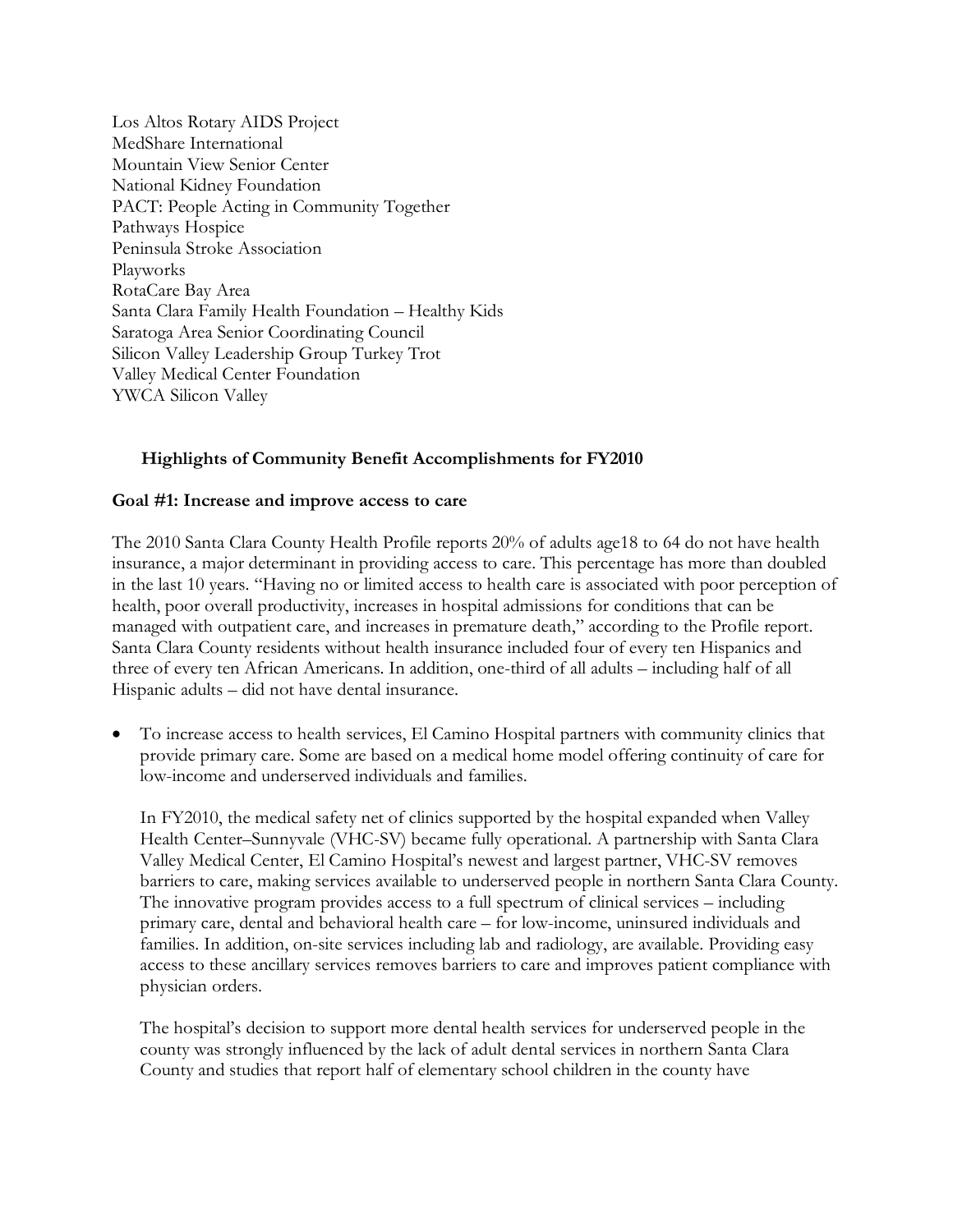experienced tooth decay. Sixty percent of patients served by the VHC-SV dental program are low-income adults, most of whom have gone for years without dental care.

In its first year of full operation, VHC-SV's accomplishments include:

| Community members served                    | 3,105  |
|---------------------------------------------|--------|
| Services provided                           | 12,400 |
| Community members receiving dental services | 1.114  |
| Dental services provided                    |        |

To maintain the essential safety net of health care services, the hospital also continued its support of the RotaCare Clinic in Mountain View and the MayView Community Health Center. FY2010 was an extremely busy year for the RotaCare Clinic, with the number of services provided nearly 30% higher than the annual target (see FY2010 Community Benefit Plan Results). RotaCare staff responded to the needs of underserved patients while dealing with the added challenge of implementing a clinic-wide electronic medical record to improve quality of care and reduce errors.

*Ingrid's mother and father had both lost their jobs, so there was no health insurance for the family. When registering Ingrid for school, her parents learned a physical exam and vaccinations would be required, but they had no way to pay for them. The school referred the family to the RotaCare Clinic, where Ingrid was given a physical and the necessary*  immunizations. When the parents reported that Ingrid had failed a hearing *test during the prior school year, RotaCare referred her for audiology testing which showed the girl's hearing deficit had been due to an unresolved cold that would clear up on its own. Now, Ingrid is in school, and her hearing is fine. Both of her parents are back working, so the family once again has health insurance coverage.* 

Our area's burgeoning population of underserved adults and children was also reflected in an increased demand for primary care services at all of the clinics we support, including the MayView Community Health Center and the Lucile Packard Adolescent Health Van. For example, at VHC-SV, primary care services provided were nearly 25% above the annual target.

Under current economic conditions, availability of services at these clinics has been critically important. Without them, the nearest facility with services for low-income and underserved individuals is Valley Medical Center in San Jose, which is already overburdened with patients. Moreover, a bus trip from the north part of the county requires up to three transfers. People who are employed but have no car are often afraid to take off the extended time needed for transportation to VMC for fear of losing wages and possibly their job.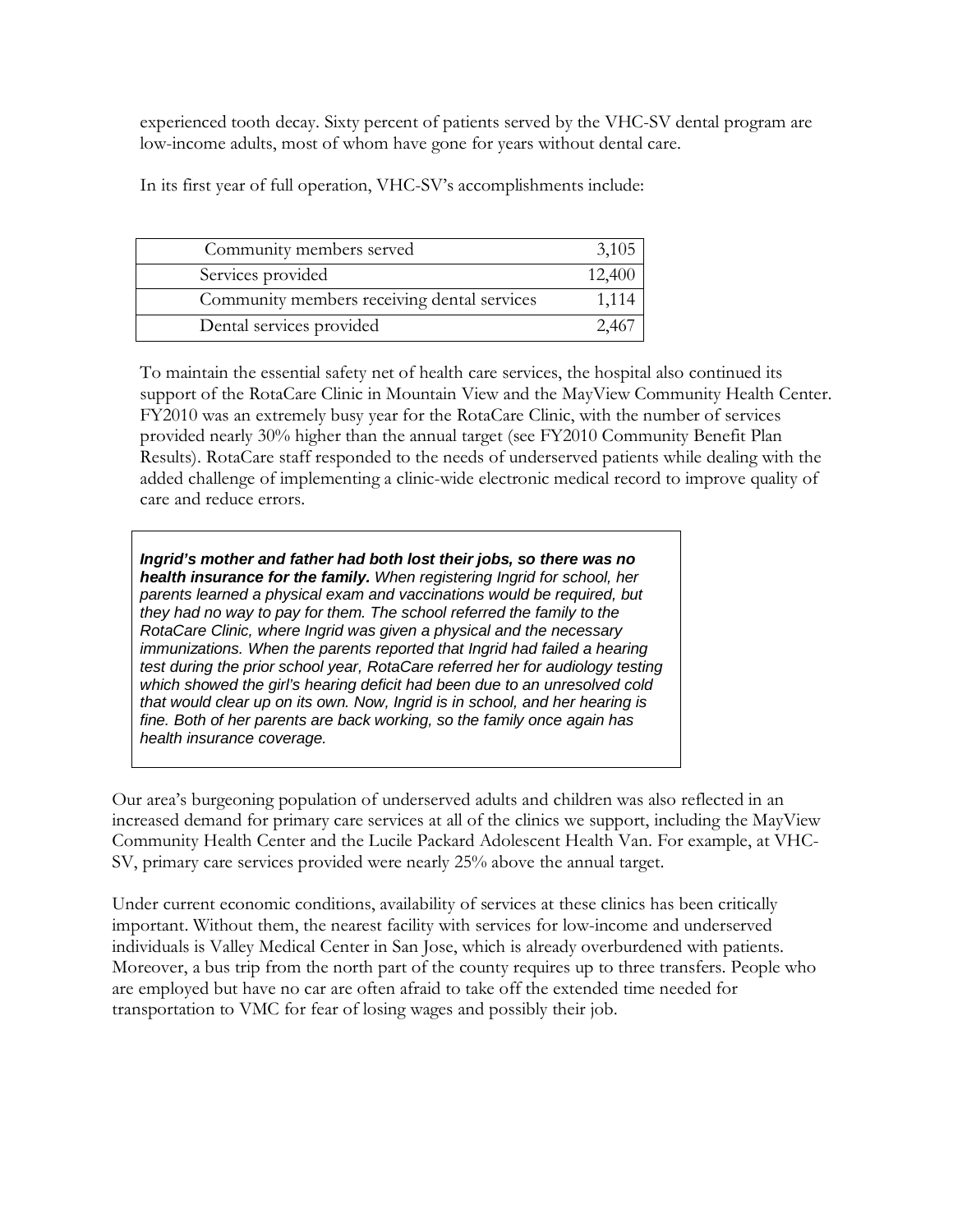*A few years ago, 55-year-old Mary had only one place to go when she needed care for her complex and painful medical condition – the hospital emergency room. She was afraid and depressed. Mary suffers from Chrohn's disease, high blood pressure, high cholesterol, anxietyinduced asthma and shortness of breath, antoimmune arthritis and prediabetes. She had no insurance coverage and could not afford to pay for a primary care doctor to help manage her difficult condition. Since coming to the MayView Community Health Center, she is on regular medication, has received nutrition counseling and has stopped smoking. Mary feels much better, her bouts of depression have gone away, and she is thankful for the excellent care she now receives at MayView.* 

• To improve the nurse-to-student ratio in public schools and increase access to health care for children, the hospital funded six nurses in four school districts throughout the community. The hospital's school nurse program began with three nurses in FY2009, and was tremendously successful in its first year; however, it was evident that more help was critically needed. In FY2010, three more nurses and health assistants were added in the Mountain View/Whisman and Sunnyvale School Districts. Support for a school nurse was also initiated in the Campbell Union School District. In addition to working within their districts, the nurses have networked between the districts to share best practices, enhance their data collection skills and improve their accountability to the communities they serve.

Through the school nurse program, our partnership has significantly improved access to health care for students. Nurses at these schools can now address:

- Completing all the required student health screenings, such as vision, hearing and scoliosis, and pro-actively following up with families of children who fail a screening to ensure they receive the proper care and assistance. For example, in the Campbell Union School District, the percent of students who had failed vision screening and were contacted by the nurse and received appropriate vision resources was 69%, up from 0 the previous year.
- Developing complete plans of care for high-needs children and those with chronic illness like asthma or diabetes.
- Evaluating students with serious chronic illnesses and following up on the details of daily care, such as the use of an inhaler at school
- Helping lower absentee rates among students who have a chronic illness and frequently miss school
- Training other school personnel to administer basic first aid and respond to emergencies when a nurse is not present
- **Connecting low income families with needed community resources**
- Helping families through the complicated and sometimes difficult process of enrolling in available health coverage benefits, such as Healthy Kids. For example, during 2010, after an additional nurse was provided in the Mountain View/Whisman School District, the number of uninsured children dropped by 35%. (The target had been a drop of 18%.)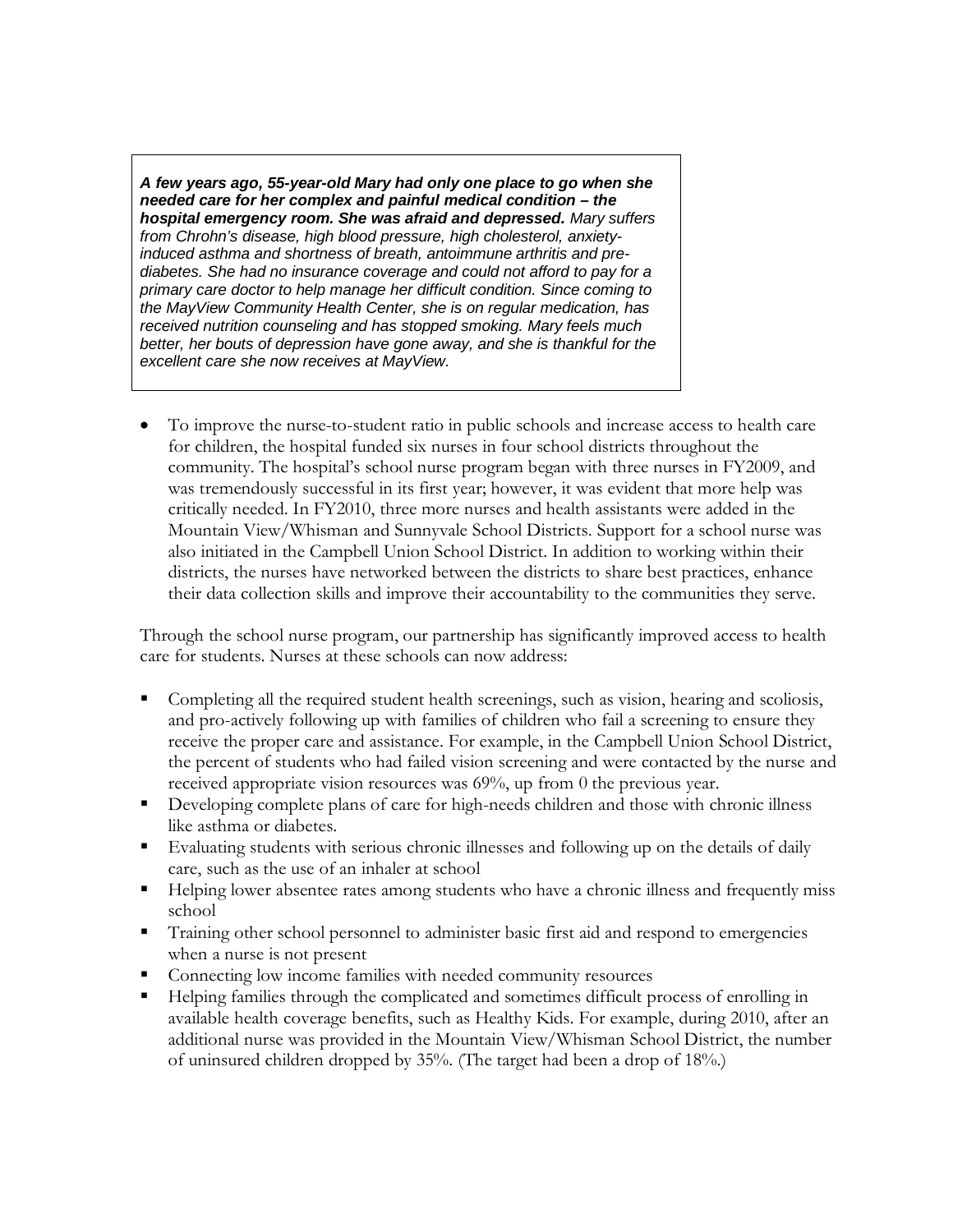*When the school nurse in Sunnyvale School District did a vision screening on 6-year-old Hector, she saw immediately that he had serious developmental and communication problems. In-depth evaluations by psychological and educational experts revealed that Hector was functioning in the 3- to 4-year-old range, and his academics were far below grade level. Working with the child's family, the nurse informed his pediatrician of the findings. The doctor followed up with referral to a developmental specialist with the possibility of further evaluation and treatment at an autism spectrum disorder clinic. Hector is getting the help he needs because the nurse was able to identify the problem and bring the right resources together.*

- Whenever possible, El Camino Hospital leverages available funding and other resources to grow Community Benefit programs and increase their impact on the community. An example of this effective strategy is the hospital's support of the Santa Clara County Children's Health Initiative Healthy Kids, to which we have contributed since 2003. The program provides health insurance coverage for low- or moderate-income children, helping ensure that each child has access to a medical home. As a longtime supporter of Healthy Kids, we challenged nearby cities to join in covering premiums for kids in their area through community development block grants. The cities of Mountain View, Cupertino, Los Altos, Sunnyvale and Campbell responded. This year, with the hospital's presence in Los Gatos, we provided additional funding to cover Healthy Kids premiums for children in the Campbell and Los Gatos area.
- The Medical Respite Center is another partnership that increases access to health care for underserved members of the community. The program offers people who are homeless a safe place where they can recuperate and stabilize after a hospitalization. They also receive recovery support and are connected to other community resources to help maximize their overall health and stop the cycle of homelessness. The program has been very successful in substantially lowering the rate of costly rehospitalizations among people who are homeless.

*After leaving the hospital, Willie faced the prospect of recuperating from surgery in a dirty sleeping bag under a bridge. He had no idea how he was going to keep his bandages clean or find healthy food to help him regain his strength. At the Medical Respite Center, Willie was able to rest on a bed with clean sheets. The staff helped him keep track of his medications and get to his medical appointments. After a case manager helped him find a permanent place to live and enroll for Medi-Cal benefits, Willie was able to leave the center feeling healthier, stronger and without worrying that he might end up back in the hospital. Willie comments: "Thank you for saving my life and treating me with respect."* 

Studies show mental health services are among the first to be eliminated when budgets are cut. And yet, a high percentage of at-risk and underserved people suffer from some form of mental illness or emotional impairment. El Camino Hospital partners with a range of programs to help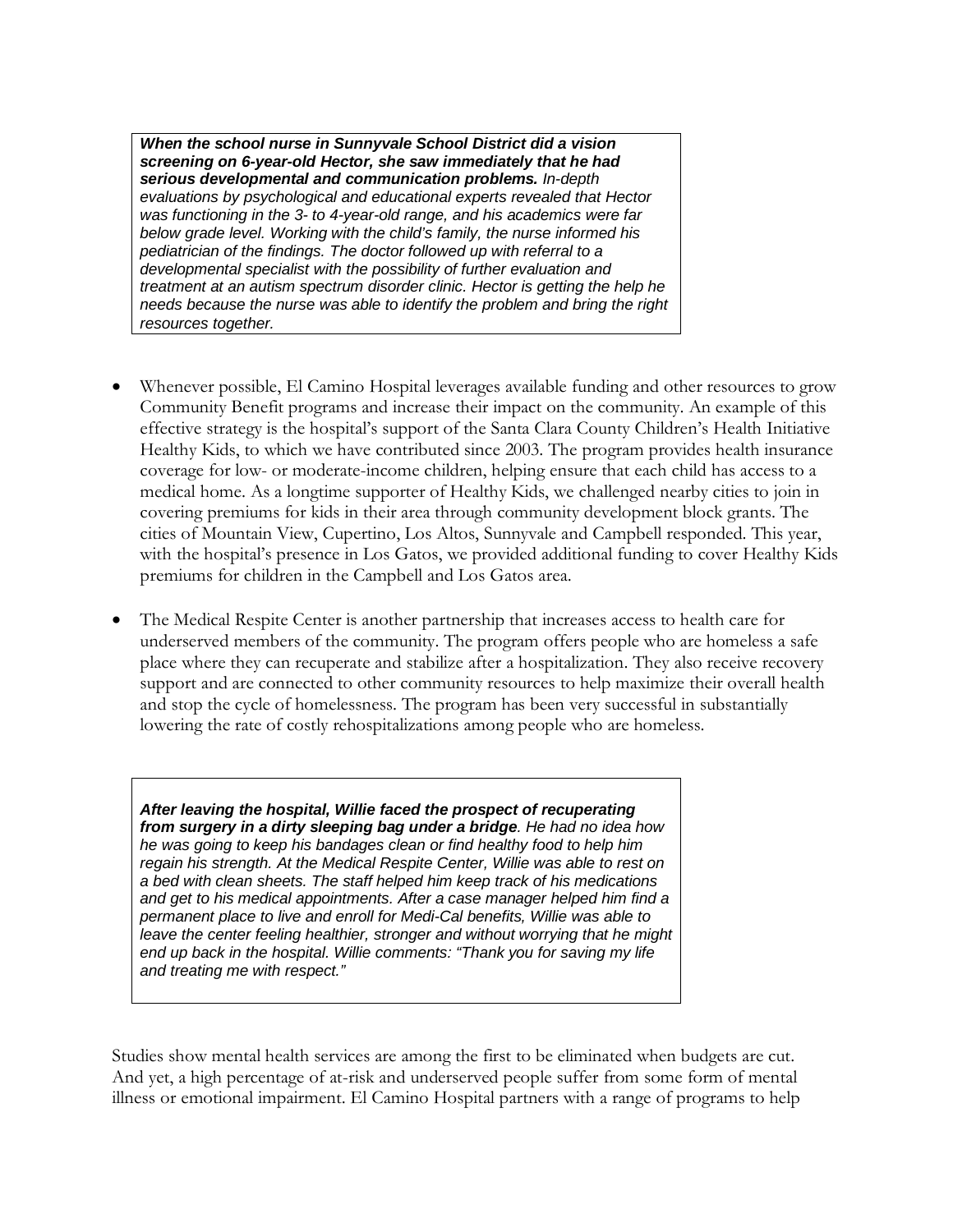make mental and behavioral health services available to low-income children and adults. Partners include Asian Americans for Community Involvement (AACI), Columbia Neighborhood Center, Community Health Advisory Council (CHAC), Momentum for Mental Health, the Lucile Packard Children's Hospital Adolescent Health Van, RotaCare Clinic and Valley Health Center-Sunnyvale (VHC-SV), where mental health professionals are integrated into the overall care team for each patient. Schools benefit considerably when underserved students are given access to mental health services.

*Feelings of grief and abandonment were common in 14-year-old Cara's life. She came to the Columbia Neighborhood Counseling Center after teachers and staff at her middle school recognized that she was "at risk" and needed extra support. Cara's father was murdered when she was 3, and her mother left Cara, her brothers and sisters to be cared for by their grandparents when Cara was 8. She needed help dealing with her unresolved feelings along with the social stressors facing many teenagers today. Counseling was a great benefit to Cara. She worked through her grief and learned how her emotions were affecting her life. Counselors also helped her learn coping and communication skills. Cara has ended counseling, but knows there are resources available if she should need more help and support.*

 *"Childhood mental health problems are among the most common health conditions affecting one of every five school-aged children and adolescents. Schools are desperate for help," says Monique Kane, executive director of the Community Health Awareness Council.*

- El Camino Hospital provided first-year funding to help launch the innovative Healthy Workers program, a voluntary program that expands health care coverage to uninsured working adults in the county, giving them access to a broad network of public and private providers. The program makes health insurance coverage available at very affordable rates to workers in small companies with between two and 50 employees. The program launched in spring 2010.
- We continue to support RoadRunners, a critically-needed transportation program that enables frail seniors and individuals who are medically at-risk to get to doctors' appointments and other needed health-related services.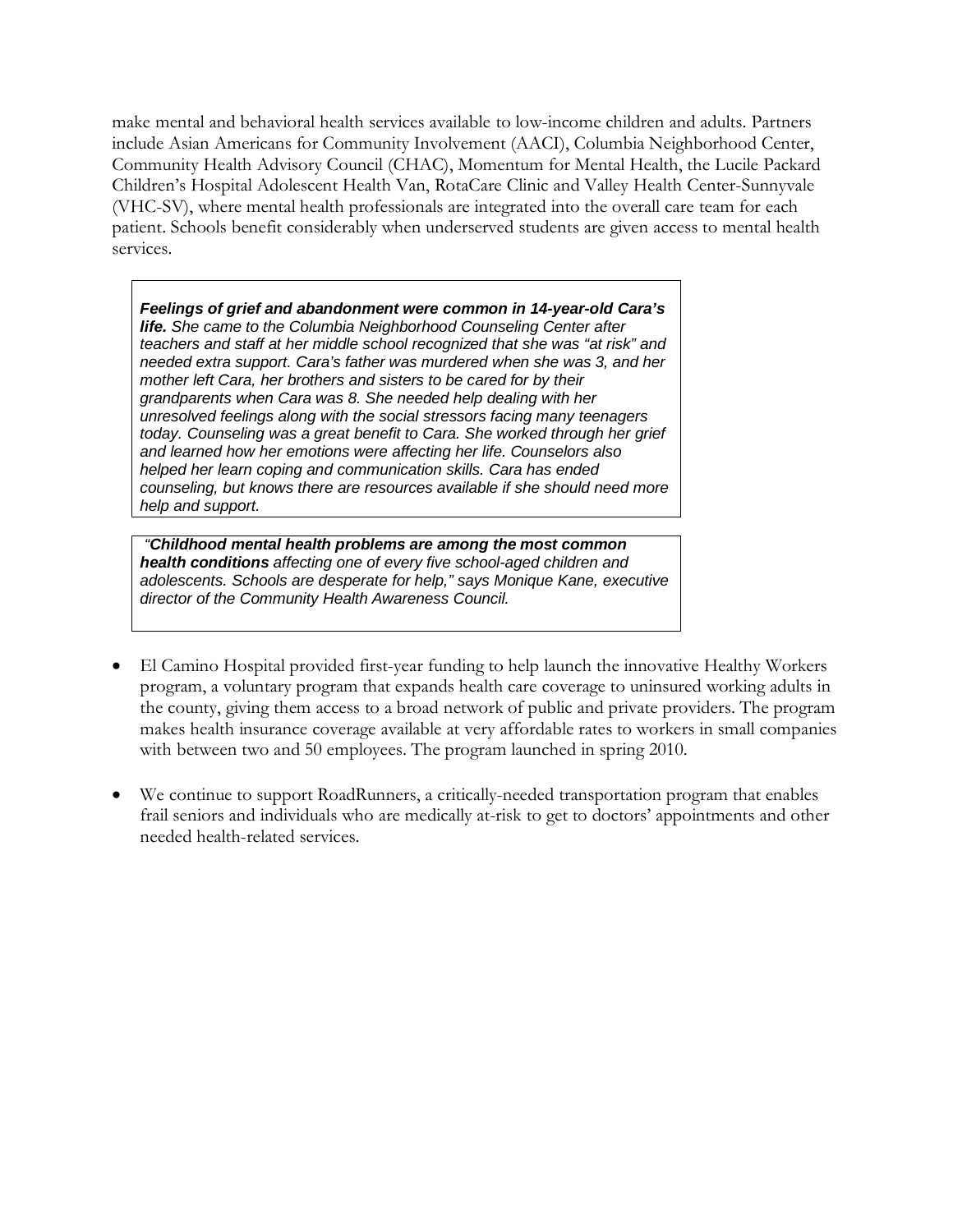#### **Goal #2: Strengthen the health of the community and reduce health disparities**

El Camino Hospital is committed to supporting programs that offer wellness and prevention services. Through health education, public awareness building and health screenings, we can make a substantial difference in efforts to prevent illness and chronic disease in our community, particularly for those who lack access to care or are underserved in other ways.

The Santa Clara County Health Profile for 2010 says, ". . . a deeper look (at Santa Clara County) reveals disparities that show certain populations are more at risk for poor health and disease than overall measurements would indicate." For example, 56% of adults in the county are now overweight or obese. This includes 68% of adults with annual household incomes less than \$20,000, compared to 40% of those with annual household incomes of \$70,000 or higher. The percentage of adults who had been told by a health professional that they have diabetes increased from 5% in 2000 to 8% in 2009. This group now includes 11% of Hispanics, 7% of whites and 5% of Asians in the county.

In FY2010, the hospital continued to partner with the Alzheimer's Association to support its Caregiver's University program helping families understand and cope with the stresses of providing care to someone with Alzheimer's disease. All educational events were well attended and, this year, Chinese-speaking caregivers were also served through the addition of classes in Mandarin.

*The wife of a man with Alzheimer's disease said after taking a Caregiver's University program: "This is valuable information for people like me. My husband's health is deteriorating, and it's so comforting to know that there is help. I can care and think about my husband without feeling guilty or useless. We've been married for 56 years, and I want to be able to pray for him on a hopeful note."*

- We provided support to the Eating Disorders Resource Center (EDRC), which educates and supports people who suffer from eating disorders, now at epidemic levels in the U.S. The center is one of the few programs in this region that provides education and counseling for nurses, including school nurses, and physicians about how to identify and treat people with eating disorders. Our partnership with EDRC has enabled the organization to build relationships with many of our other Community Benefit partners, such as school districts, the Community Health Awareness Council and Valley Health Center-Sunnyvale, providing these organizations with resources and information about how to respond to the serious health threat posed by eating disorders.
- El Camino Hospital has continued our partnership with the highly successful program Playworks, which provides children with opportunities for physical activity and safe, meaningful play at elementary schools with large populations of at-risk students. During FY2010, in addition to the three schools receiving support for the program, the hospital increased funding to add a fourth school in the Campbell Union School District.

Teachers have observed that many of the children at the target schools have difficulty playing, and recess can be a chaotic time filled with conflict and commotion. At each school, Playworks has turned the situation around, according to teachers and principals, who enthusiastically report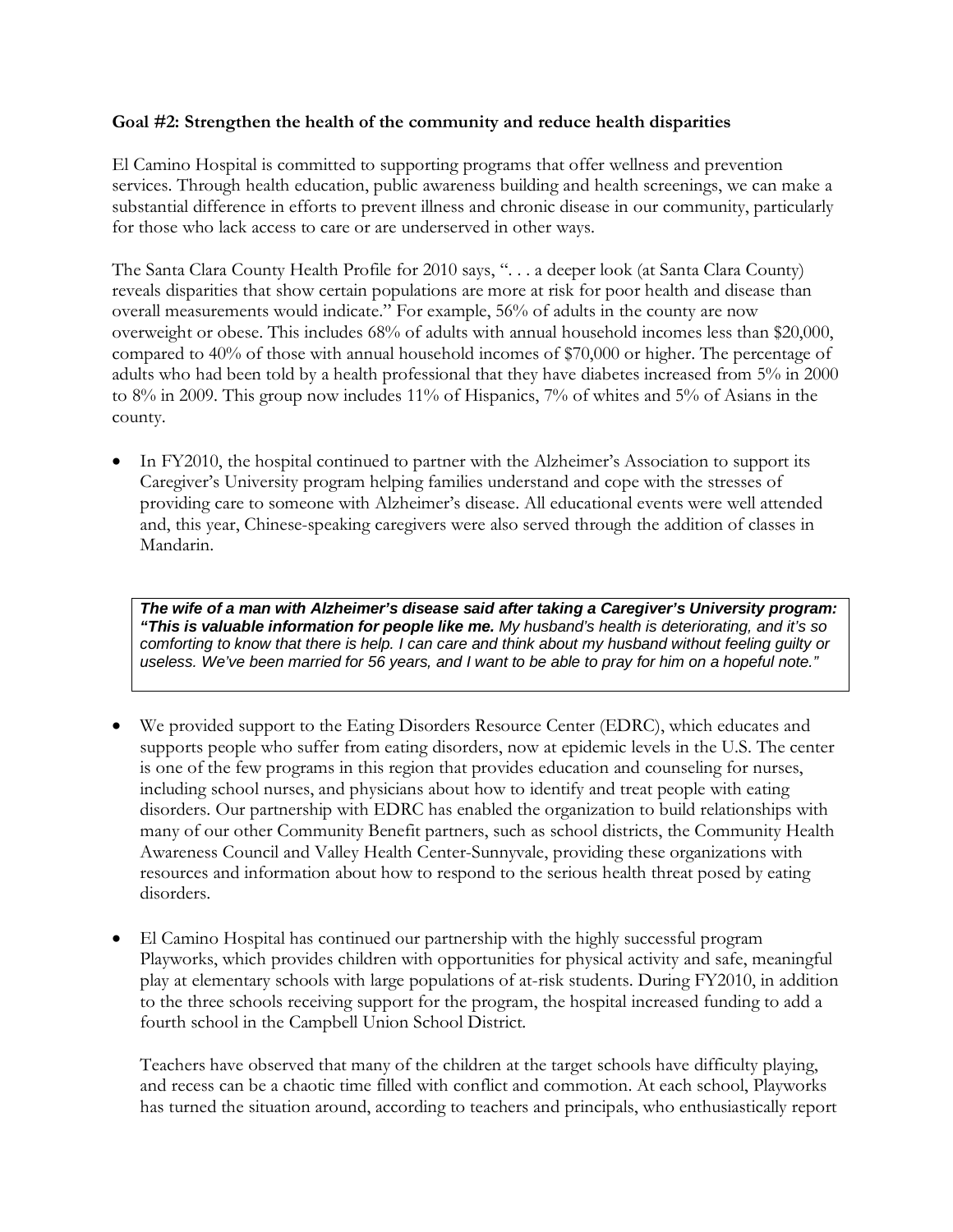the program has literally transformed the culture at their school. Teachers comment that Playworks has made the playground a positive experience for many students, helping them to understand they can succeed at school. This, in turn, improves their ability to learn.

As reported in our FY2010 Community Benefit Plan Results, 2,140 students were served by Playworks this year. Principals and superintendents at all five schools are extremely enthusiastic about the program, reporting:

- A majority of students are now engaged in vigorous physical activity at recess.
- There is increased physical activity throughout the school day.
- The Playworks program has improved the school climate.

*About Playworks, the principal at Monta Loma School in Mountain View says: "It has never been like this. The grass area used to be completely empty. Now there are activities going on all the time. I love watching the kids high-fiving the coach as they head back to class. They think they have the best coach ever. Of course, they're right."* 

- The hospital's continued support of the Sunnyvale Community Services Agency was especially critical during FY2010, as the unemployment rate in the county continued to be high. The agency provided emergency assistance to 748 people, more than twice its annual target. Every community member who came to the agency requesting support for medications or medical supplies was served, with no one turned away.
- With financial assistance from El Camino Hospital to cover rental and remodeling costs, the Cancer Support Community opened a beautiful new location in Mountain View, serving patients in the El Camino Hospital District. The organization has specific outreach services for underserved community members suffering from cancer and their families.
- Our hospital partnered with the West Valley Community Services' Community Access to Resources and Education program to teach parents and children who come to the agency's food pantry about healthy eating. More than 430 participants learned how to shop for and cook low cost, healthy foods. Pre- and post-tests showed the program had a major impact on the behavior of class members, including making healthier food choices, decreasing fast food consumption and increasing physical activity.

*Tanya had hard time during the first few days of the West Valley Community Services "Raising a Healthy Eater" program. Finally, she blurted out: "I don't know anything about food! My mom used to just buy us a box of donuts, put it on the counter and say to eat it because it's filling." This was a concern shared by many members of the class. After taking the course, S. knows how to prepare healthy meals for herself. She is motivated to make good nutrition part of a healthier lifestyle for the future.*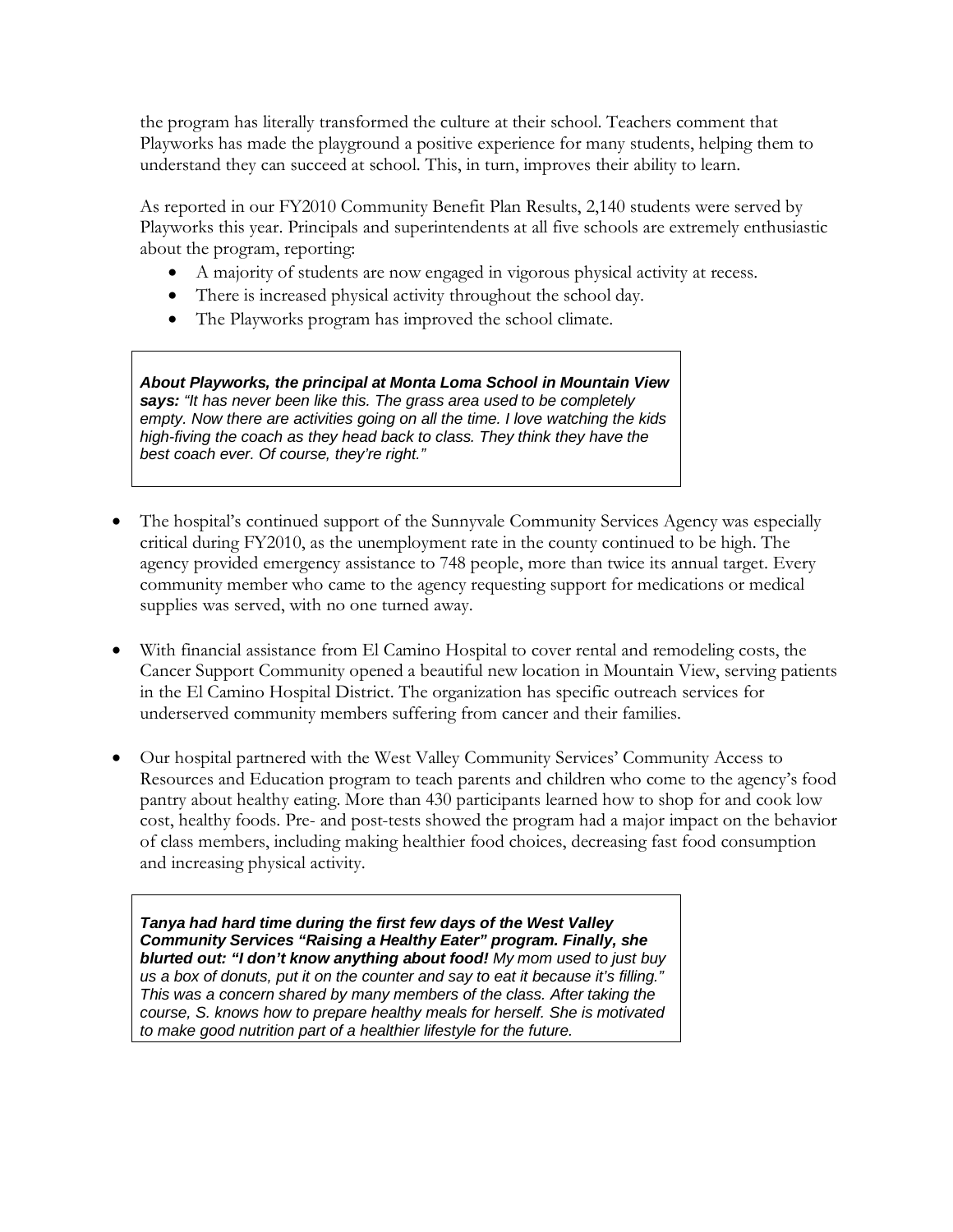- El Camino Hospital continued to support wellness and early detection of disease such as cancer, diabetes, heart disease and vascular problems by sponsoring screenings and health fairs in the community. The Health Resource Center and Health Library at El Camino Hospital, with satellites in five community locations, make information on a wide range of important healthrelated topics available to the public in various formats and languages. As part of this service, a series of free public lectures and classes is offered. The library also provides an eldercare consultation service that assists people in finding resources for an aging parent or friend.
- With our hospital's support, the South Asian Heart Center continued its important work of increasing awareness among people of South Asian descent that they are at greater risk for coronary artery disease and the preventive and/or diagnostic measures they should take.
- The immunization program in collaboration with the RotaCare Clinic was extremely busy during 2010. More than 10,200 services were provided. When the potential H1N1 flu epidemic was announced, the dedicated clinic staff worked tirelessly to administer a total of 2,480 immunizations for seasonal and H1N1 flu, a 61% increase over the previous year. Staff reached outside the clinic to provide immunizations at locations in the community, and special efforts were made to immunize adults and children who were at greatest risk.

#### **Goal #3: Improve chronic disease self management**

Chronic disease is a persistent problem for our community, particularly among people who are underserved and uninsured. The 2010 Santa Clara County Health Profile states, "Chronic disease like heart disease, cancer, stroke, and diabetes continues to be the major cause of death and disease" in our county. The report goes on to observe that risk factors leading to chronic disease, such as obesity and high blood pressure, are affecting a growing percentage of people in our area. More than half of adults and a quarter of middle and high school students in the county are either overweight or obese. Two in five adults (40%) have high blood pressure, high blood cholesterol or diabetes.

- In partnership with The Health Trust, the hospital offered a series of workshops on chronic disease self-management at community and senior centers throughout the community. The classes are targeted to low-income seniors, many of whom are at high risk for chronic diseases, such as heart disease, hypertension, chronic obstructive pulmonary disease, asthma and diabetes.
- El Camino Hospital also supported efforts to teach people how to manage their chronic disease though many of the other programs we sponsor, such as Valley Health Center-Sunnyvale, the RotaCare Clinic, the MayView Community Health Center, Mountain View Community Services Agency, the Medical Respite program, and New Directions, an intensive case management service for low-income individuals in the our service area.

As mentioned earlier, El Camino Hospital's Community Benefit partners are held to specific accountability standards. Below are the metric results for FY2010.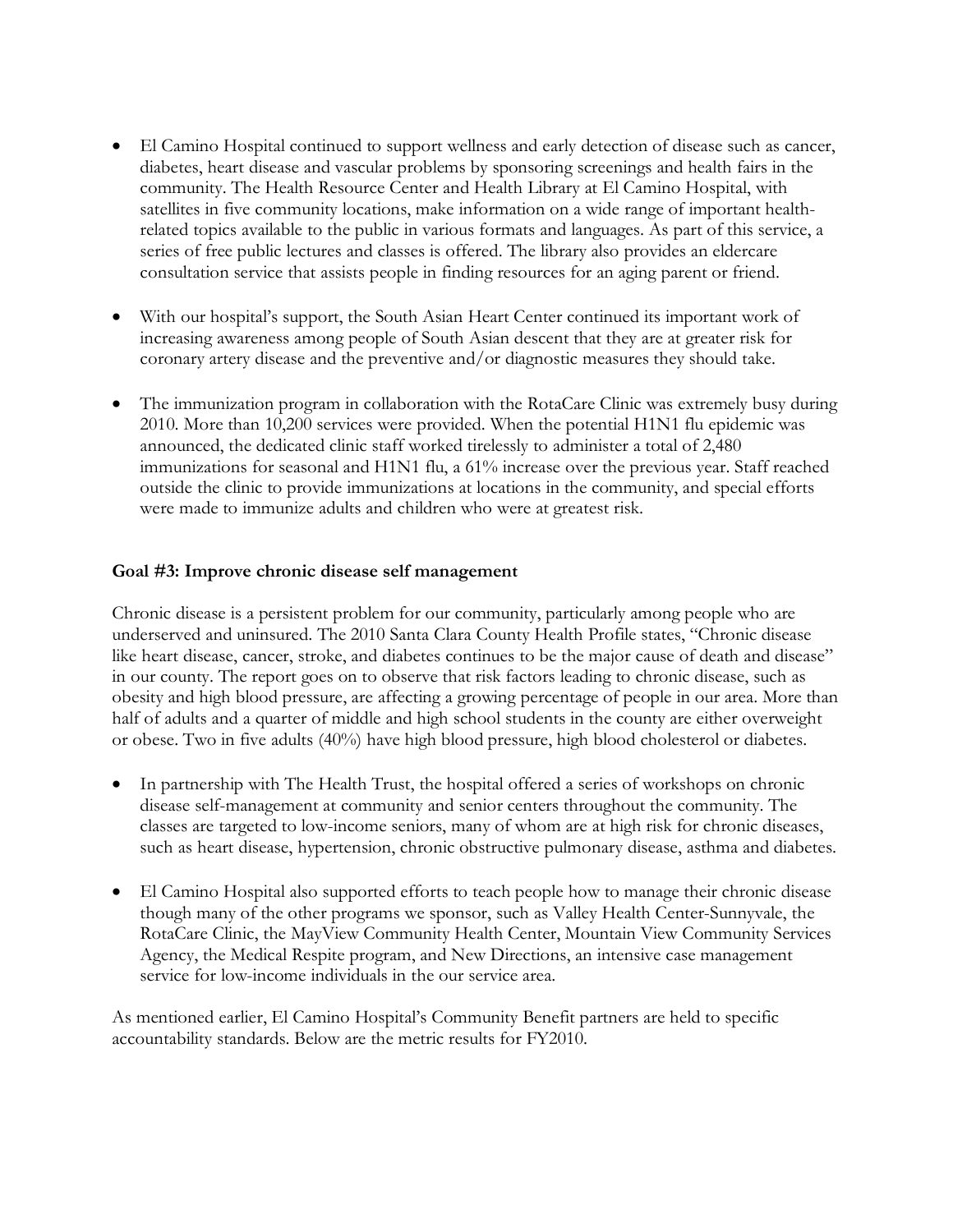### **Community Benefit Plan Results Fiscal Year 2010**

| Category                                                               | <b>Partner</b>                                                                                      | Goals/Metrics - Printed 9/8/2010                                                                                                                                                                                                                                                                                                                                                                      | <b>Annual</b><br><b>Target</b> | <b>Year End</b><br><b>Results</b> | п<br>п      |
|------------------------------------------------------------------------|-----------------------------------------------------------------------------------------------------|-------------------------------------------------------------------------------------------------------------------------------------------------------------------------------------------------------------------------------------------------------------------------------------------------------------------------------------------------------------------------------------------------------|--------------------------------|-----------------------------------|-------------|
| <b>Access to</b><br><b>Heath Care</b><br>for the<br><b>Underserved</b> | <b>Campbell Union School</b>                                                                        | ■ Students served:<br>• Parents of students with failed vision screening who were<br>contacted by nurse and received appropriate resources<br>(baseline 0%)                                                                                                                                                                                                                                           | 2.312<br>40%                   | 2.465<br>69%                      | п<br>п      |
|                                                                        | <b>District</b><br>School nurse program                                                             | • Parents of students with failed hearing screening who were<br>contacted by nurse and received appropriate resources<br>(baseline 0%)<br>. Increase from baseline (10%) of eligible students signed up for                                                                                                                                                                                           | 40%<br>75%                     | 63%<br>23%                        | п<br>п      |
|                                                                        | Columbia<br><b>Neighborhood Center</b><br>Counseling for at-risk<br>youth and families              | Medi-Cal<br>■ Students served:<br>• Counseling sessions provided:<br>• Students who received counseling services increased test<br>scores on the Cooper-Smith Self Esteem Inventory Survey<br>• Students who received counseling services demonstrated<br>increased strength or decreased difficulties after counseling<br><b>Measurement tool - Strength and Difficulties Questionnaire</b><br>(SDQ) | 165<br>880                     | 143<br>1,034<br>$\star$           | п           |
|                                                                        | <b>Community Health</b><br><b>Awareness Council</b><br>Counseling for at-risk<br>youth and families | ■ Students served:<br>Students who improved internal and external asset scores<br>• Students who reduced high-risk behavior scores<br>• Students who improved in teacher-assessed classroom<br>behavior                                                                                                                                                                                               | 480<br>15%<br>10%<br>10%       | 543<br>12%<br>20%<br>19%          | п<br>п<br>п |
|                                                                        | <b>Cupertino Union</b><br><b>School District</b><br>School nurse program                            | ■ Students served:<br>. Uninsured students at targeted schools who applied for health<br>coverage by 5/30<br>. Failed vision screening students who were seen by eye<br>specialist by 5/30                                                                                                                                                                                                            | 3,380<br>80%<br>50%            | 3,397<br>95%<br>76%               | п<br>п<br>п |
|                                                                        | <b>Healthy Kids</b>                                                                                 | • Patients Served:<br>• Children who visited primary care physician in past 12 months<br>- Children whose health insurance was renewed after initial year<br>of coverage                                                                                                                                                                                                                              | 150<br>80%<br>70%              | 150<br>83%<br>77%                 | п<br>п<br>п |
|                                                                        | <b>Lucile Packard FND</b><br>Mobile health services<br>for at-risk students                         | ■ Students served:<br>Eligible students who received all 3 Hepatitis B vaccinations<br>٠<br>- Eligible students who received both seasonal and H1N1<br>influenza vaccinations                                                                                                                                                                                                                         | 45<br>45%<br>70%               | 54<br>83%<br>80%                  | п<br>п      |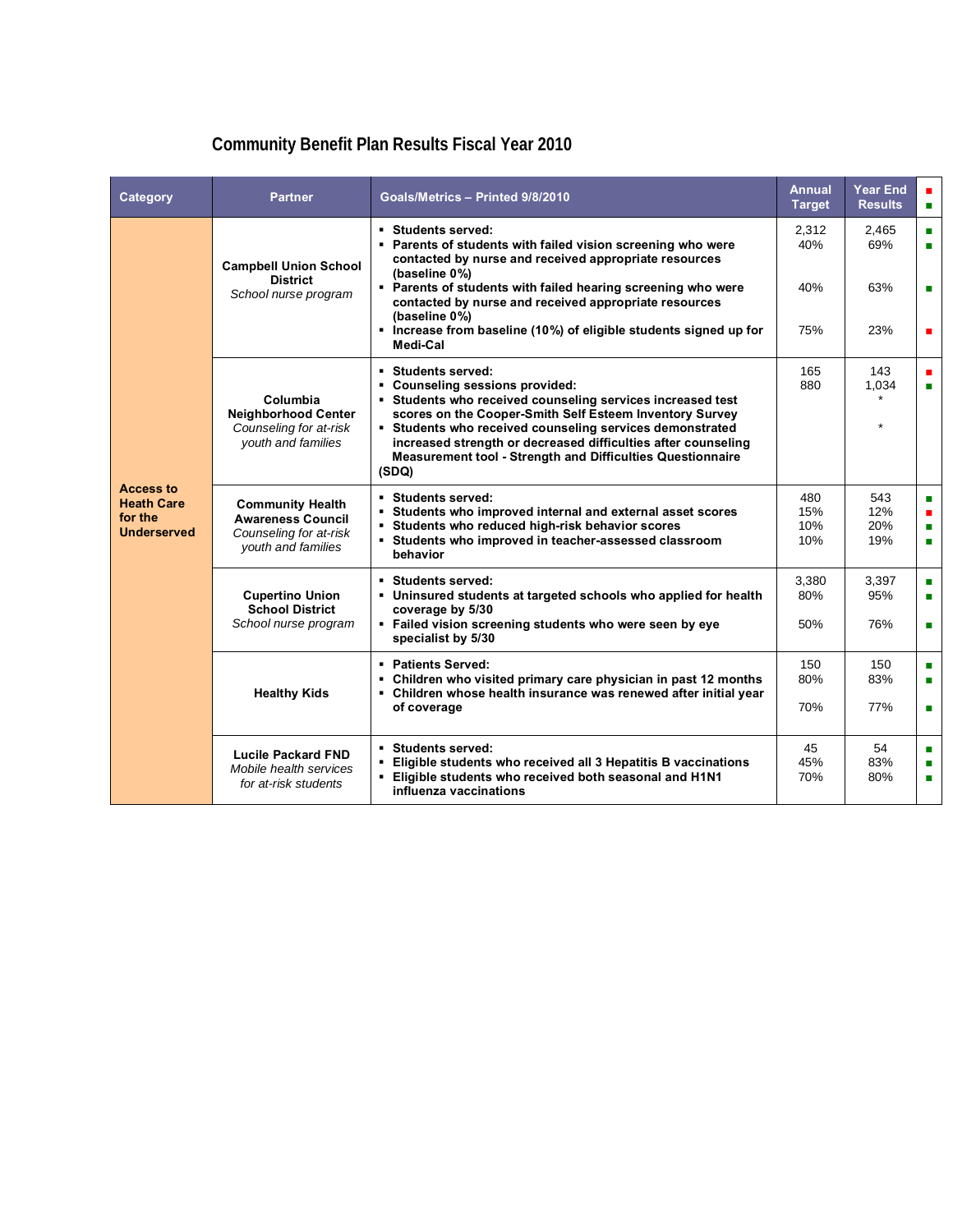| Category                                                               | <b>Partner</b>                                                                                                          | Goals/Metrics-Printed 9/8/2010                                                                                                                                                                                                                                                                       | <b>Annual</b><br><b>Target</b>      | Year<br><b>End</b><br><b>Results</b> | п                                               |
|------------------------------------------------------------------------|-------------------------------------------------------------------------------------------------------------------------|------------------------------------------------------------------------------------------------------------------------------------------------------------------------------------------------------------------------------------------------------------------------------------------------------|-------------------------------------|--------------------------------------|-------------------------------------------------|
| <b>Access to</b><br><b>Heath Care</b><br>for the<br><b>Underserved</b> | <b>MayView Community</b><br><b>Health Center</b>                                                                        | • Patients served:<br>- Diabetic registry patients who reduced LDL-cholesterol levels<br>to $<$ 130mg/dL                                                                                                                                                                                             | 1,145<br>70%                        | 1,145<br>82%                         | п<br>п                                          |
|                                                                        | Primary medical care for<br>low-income and<br>uninsured patients                                                        | - Diabetic registry patients who reduced HbA1c levels to <9<br>- Diabetic registry patients who received flu shots by 3/1                                                                                                                                                                            | 70%<br>80%                          | 82%<br>39%                           | п                                               |
|                                                                        | <b>Medical Respite</b><br>Medical care and shelter<br>for homeless ECH<br>patients                                      | • Daily patient census<br>• Patients who were linked to primary care home<br>- Patients successfully linked to benefits and services they were<br>entitled to receive                                                                                                                                | 15<br>100%<br>80%                   | 17<br>100%<br>100%                   | п<br>٠                                          |
|                                                                        | <b>Momentum for Mental</b><br><b>Health</b><br>Psychiatric treatment for<br>uninsured patients from<br>RotaCare and ECH | • Patients served:<br>• Patients and their families completing case management<br>regarding medication compliance<br>• Patients avoiding psychiatric hospitalization                                                                                                                                 | 50<br>75%<br>90%                    | 62<br>100%<br>98%                    | п<br>п<br>п                                     |
|                                                                        | <b>Mountain View -</b><br><b>Whisman School</b><br><b>District</b><br>School nurse program                              | Students served:<br>• Decrease uninsured students @ four low-income schools<br>• Students screened for vision, hearing and scoliosis (baseline<br>60%)<br>• Students with failed health screenings seen by a provider                                                                                | 3,066<br>18%<br>85%<br>50%          | 3,086<br>35%<br>99%<br>66%           | п<br>٠<br>п<br>$\blacksquare$                   |
|                                                                        | RotaCare Clinic @ ECH<br>Primary and specialty<br>care for uninsured<br>patients                                        | • Patients served:<br>• Services Provided:<br>• Chronic disease patients vaccinated for flu by 2/1<br>- Chronic disease patients who decreased LDL-cholesterol from<br>greater than 150mg/dL to less than 105mg/dL<br>• Chronic disease patients who decreased HbA1c from 9.0 to<br>< 7.5            | 2,200<br>8,500<br>75%<br>60%<br>60% | 2,390<br>10,980<br>84%<br>69%<br>56% | п<br>п<br>п<br>п<br>٠                           |
|                                                                        | RoadRunners @ ECH<br>Transportation for<br>seniors                                                                      | • Rides Provided:<br>• Increase the number of volunteer hours (baseline 9828)<br>• Meet client requests for transportation services                                                                                                                                                                  | 13.000<br>10%<br>92%                | 13.139<br>12%<br>95%                 | п<br>п<br>٠                                     |
|                                                                        | <b>Sunnyvale School</b><br><b>District</b><br>School nurse program                                                      | • Students served<br>• Students screened for health insurance<br>• Uninsured students applied for health coverage by 5/30<br>• Students with failed vision screening seen by provider by 5/30<br>• 1st grade students completing CHDP (Children's Health &<br><b>Disability Prevention) physical</b> | 4,134<br>100%<br>80%<br>50%<br>85%  | 4,329<br>100%<br>81%<br>69%<br>90%   | $\blacksquare$<br>$\blacksquare$<br>٠<br>п<br>٠ |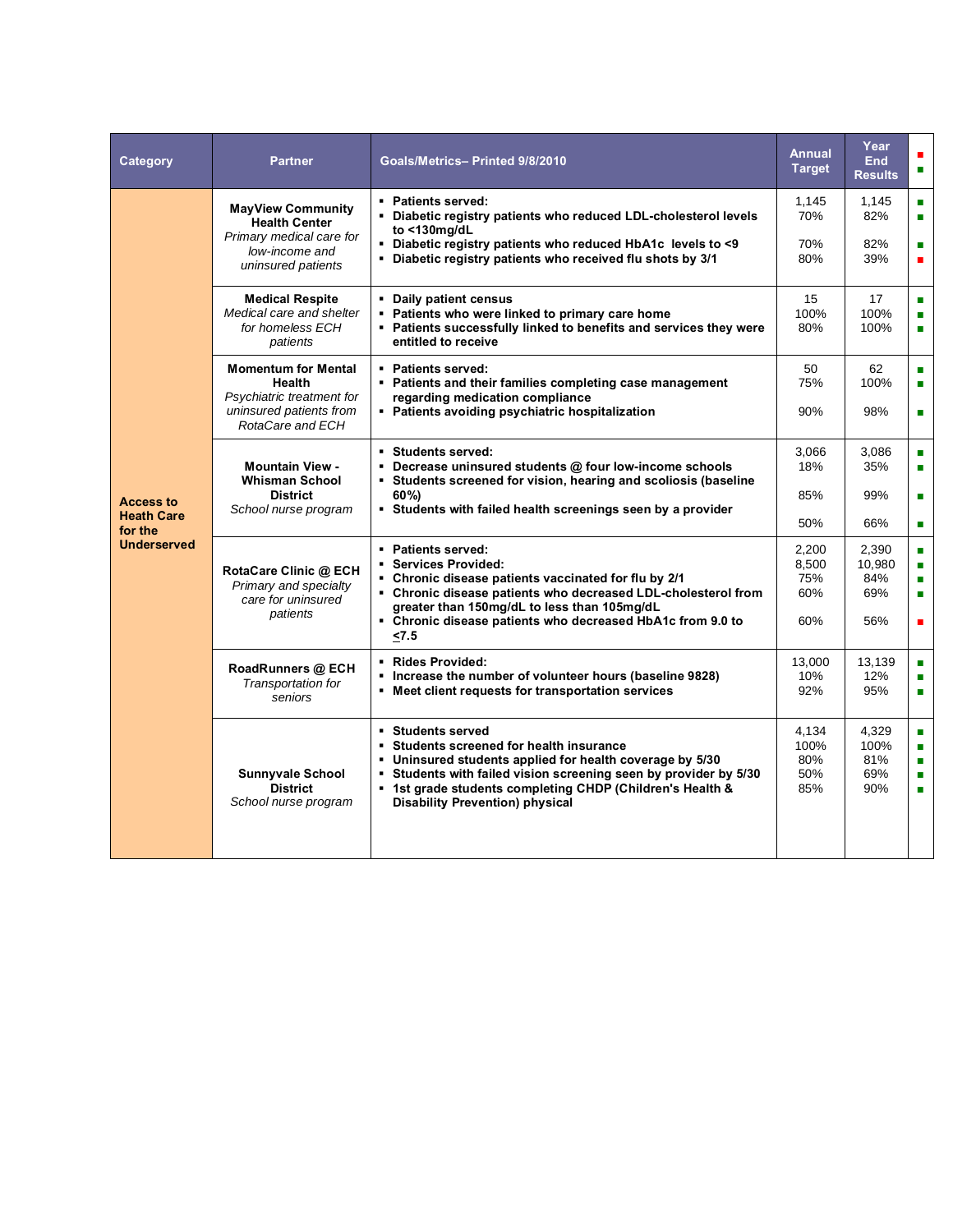| Category                                                                                                    | <b>Partner</b>                                                                                                                  | Goals/Metrics-Printed 9/8/2010                                                                                                                                                                                                 | <b>Annual</b><br><b>Target</b>         | Year<br><b>End</b><br><b>Results</b> | п<br>$\blacksquare$                        |
|-------------------------------------------------------------------------------------------------------------|---------------------------------------------------------------------------------------------------------------------------------|--------------------------------------------------------------------------------------------------------------------------------------------------------------------------------------------------------------------------------|----------------------------------------|--------------------------------------|--------------------------------------------|
| <b>Access to</b><br><b>Heath Care</b><br>for the<br><b>Underserved</b>                                      | Valley Health Center -<br>Sunnyvale<br>Integrated primary care                                                                  | <b>Primary Care:</b><br>- Patients served:<br>Services provided<br>• Diabetic patients who reduced HbA1c levels <9<br>• Patients taking statins<br>. Inappropriate utilization of emergency department by registry<br>patients | 3,000<br>10,000<br>70%<br>60%<br>$30%$ | 3,105<br>12,442<br>72%<br>53%<br>16% | $\blacksquare$<br>٠<br>٠<br>٠<br>٠         |
|                                                                                                             | and dental services                                                                                                             | Dental:<br>• Patients served:<br>Services provided:<br>- Patients who completed treatment plan<br>- Patients who moved from Level 3-4 to Level 2                                                                               | 1,200<br>2,400<br>60%<br>50%           | 1,114<br>2,467<br>84%<br>61%         | п<br>п<br>п<br>$\blacksquare$              |
| <b>Strengthen</b><br><b>Health of</b><br>Community,<br><b>Reduce</b><br><b>Health</b><br><b>Disparities</b> | Alzheimer's<br>Association<br>Caregiver's university<br>training for caregivers                                                 | • Participants:<br>• Participants who stated they learned critical information they<br>could use in their own family situation                                                                                                 | 300<br>95%                             | 356<br>95%                           | $\blacksquare$<br>٠                        |
|                                                                                                             | <b>Eating Disorder</b><br><b>Resource Center</b><br><b>Education and support</b><br>services for those with<br>eating disorders | Community members served:<br>• Health care professionals educated about Eating Disorder<br>symptoms<br>• Community members provided with Eating Disorder support<br>groups                                                     | 805<br>200<br>85                       | 1,459<br>700<br>237                  | ٠<br>٠<br>٠                                |
|                                                                                                             | <b>ECH Chinese Health</b><br><b>Initiative</b><br>Health education and<br>screenings for Chinese<br>community                   | • Participants:<br>At-risk participants who received stroke screening<br>- At-risk participants who received Hepatitis B screening                                                                                             | 235<br>82<br>150                       | 236<br>83<br>153                     | $\blacksquare$<br>п<br>٠                   |
|                                                                                                             | <b>Health Library and</b><br><b>Resource Center</b><br>Medical information and<br><b>ElderCare resources</b>                    | Community members served:<br>• Increase in library membership<br>• Successful ElderCare placement for community members<br>- Increase in library services used at local Senior Centers                                         | 24,900<br>30%<br>75%<br>20%            | 31,450<br>118%<br>82%<br>48%         | $\blacksquare$<br>٠<br>п<br>$\blacksquare$ |
|                                                                                                             | <b>Health screenings for</b><br>seniors and the<br>underserved                                                                  | Community members served:<br>• Increase community members screened from a baseline of<br>1,200                                                                                                                                 | 1,320<br>10%                           | 1,406<br>17%                         | $\blacksquare$<br>п                        |
|                                                                                                             | <b>Immunization</b><br>Program @ ECH                                                                                            | • Patients served:<br>Services provided:<br>Increase in flu vaccinations<br>• Patients compliant with TB testing protocol                                                                                                      | 4,425<br>9,500<br>5%<br>80%            | 3,540<br>10,217<br>61%<br>84%        | $\blacksquare$<br>$\blacksquare$<br>٠<br>٠ |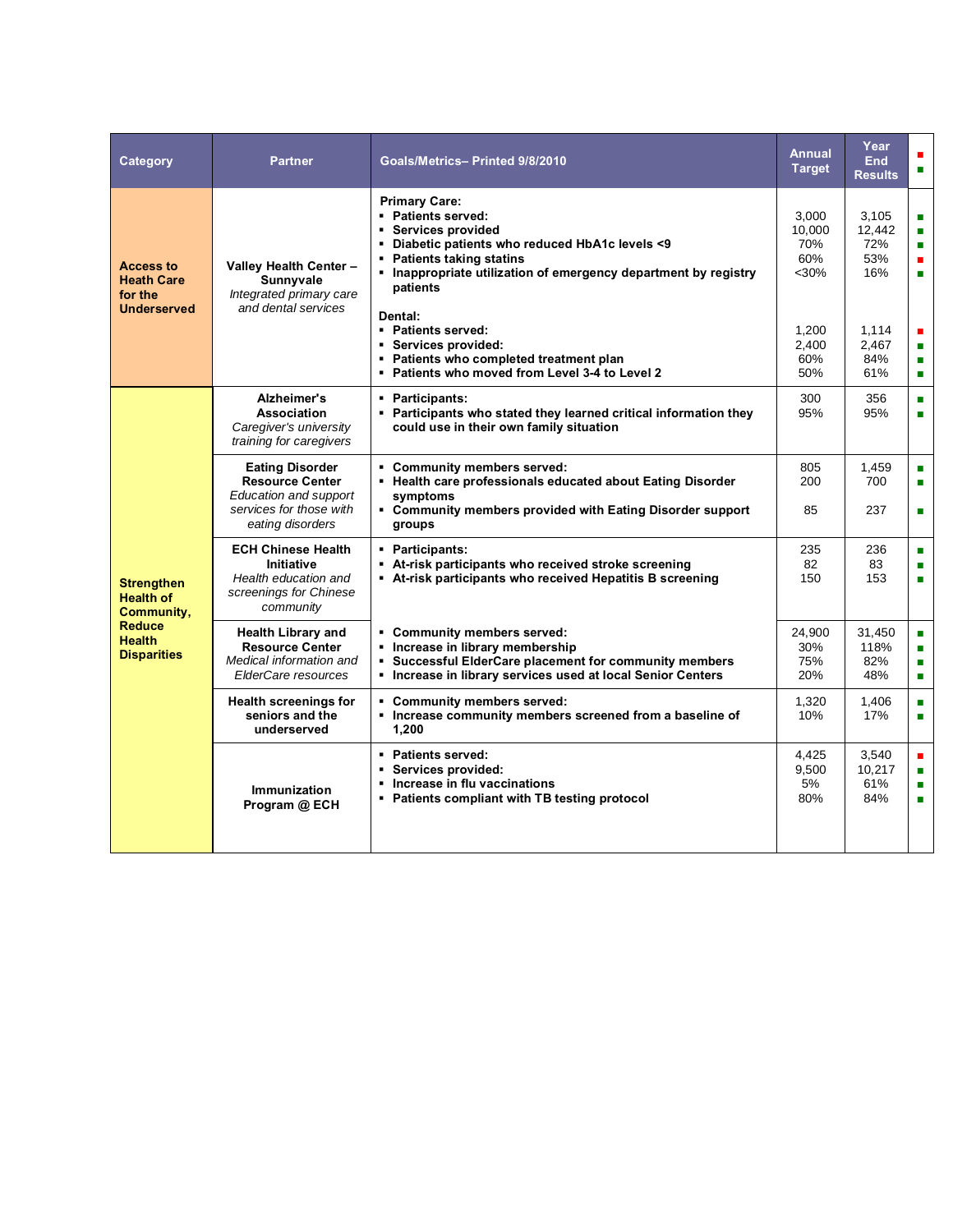| Category                                                                     | <b>Partner</b>                                                                                                              | Goals/Metrics-Printed 9/8/2010                                                                                                                                                                                          | Annual<br><b>Target</b>  | Year<br>End<br><b>Results</b>   | г<br>п                                |
|------------------------------------------------------------------------------|-----------------------------------------------------------------------------------------------------------------------------|-------------------------------------------------------------------------------------------------------------------------------------------------------------------------------------------------------------------------|--------------------------|---------------------------------|---------------------------------------|
|                                                                              |                                                                                                                             | ■ Students served:<br>• Principals reporting that majority of students are engaged in<br>vigorous physical activity at recess                                                                                           | 1,600<br>70%             | 2,140<br>100%                   | п<br>п                                |
|                                                                              | <b>Playworks</b><br>School-based physical                                                                                   | • Principals reporting increased physical activity throughout<br>school day                                                                                                                                             | 70%                      | 100%                            | п                                     |
|                                                                              | activities program for at-<br>risk students                                                                                 | • Principals reporting improved school climate due to Playworks<br>program                                                                                                                                              | 70%                      | 100%                            | п                                     |
|                                                                              |                                                                                                                             | Teachers reporting increased capacity to lead activities that<br>increase physical fitness                                                                                                                              | 70%                      | 97%                             | п                                     |
|                                                                              | South Asian Heart<br><b>Center</b>                                                                                          | • Participants:<br>• Percentage of participants who improved metabolic risk                                                                                                                                             | 900<br>8%                | 938<br>32.5%                    | п<br>п                                |
| <b>Strengthen</b><br><b>Health of</b><br>Community,                          | Health education and<br>lifestyle modification for<br>South Asian community                                                 | factors<br>• Participants who received case management for 1 year                                                                                                                                                       | 500                      | 485                             | ٠                                     |
| <b>Reduce</b><br><b>Health</b><br><b>Disparities</b>                         | <b>Sunnyvale Community</b><br><b>Services</b><br>Emergency assistance                                                       | • Community members served:<br>• Percentage of community members requesting support for<br>medications and medical supplies who received assistance                                                                     | 300<br>90%               | 748<br>100%                     | п<br>п                                |
|                                                                              | <b>West Valley</b><br><b>Community Services</b><br>Agency<br><b>Healthy Eater Program</b><br>for low-income families        | • Participants:<br>• Participants who improved healthy food choices<br>• Participants who decreased fast food consumption<br>• Participants who increased physical activity                                             | 350<br>75%<br>65%<br>50% | 437<br>84%<br>62%<br>79%        | п<br>п<br>٠<br>٠                      |
|                                                                              | <b>Community Service</b><br><b>Agency Mountain View</b><br>Senior intensive care<br>management                              | • Daily patient census<br>• Case managed seniors readmitted to the hospital within 30<br>days of discharge<br>" Case managed seniors readmitted to the hospital for the same<br>chronic condition 1 year post discharge | 33<br>< 10%<br>< 20%     | 33<br>1%<br>8%                  | $\blacksquare$<br>п<br>п              |
| <b>Improve</b><br><b>Chronic</b><br><b>Disease Self</b>                      | <b>Chronic Disease Self</b><br>Management<br>Support and education<br>for seniors with chronic<br>diseases                  | • Participants served:<br>• Participants who attended 4 of 6 sessions                                                                                                                                                   | 60<br>75%                | 79<br>73%                       | $\blacksquare$<br>п                   |
| <b>Management</b>                                                            | <b>Pathways Hospice</b><br>Hospice care for the<br>uninsured                                                                | • Patients served:                                                                                                                                                                                                      | 30                       | 39                              | п                                     |
| <b>Improve</b><br><b>Chronic</b><br><b>Disease Self</b><br><b>Management</b> | <b>New Directions</b><br>Intensive case<br>management services for<br>low income frequent<br>users at El Camino<br>Hospital | • Daily patient census<br>- Reduce inpatient re-admissions for patients at ECH<br>- Reduce ED patient visits                                                                                                            | 10<br>20%<br>10%         | 12 <sup>2</sup><br>56%<br>12.5% | п<br>$\blacksquare$<br>$\blacksquare$ |

#### **Summary**

El Camino Hospital is an independent organization that is accountable first and foremost to our community. In addition to providing the highest quality care to patients, our commitment to the health and well-being of those we serve is demonstrated in both the substantial resources identified for Community Benefit programs and in the oversight required by the El Camino Hospital Board of Directors. The hospital's Community Benefit partnerships have increased in scope and number over the years, achieving exceptional results. In the coming year, we intend to enhance the robust and far-reaching impact of these partnerships to further improve the health status and quality of life for all who live and work in our community.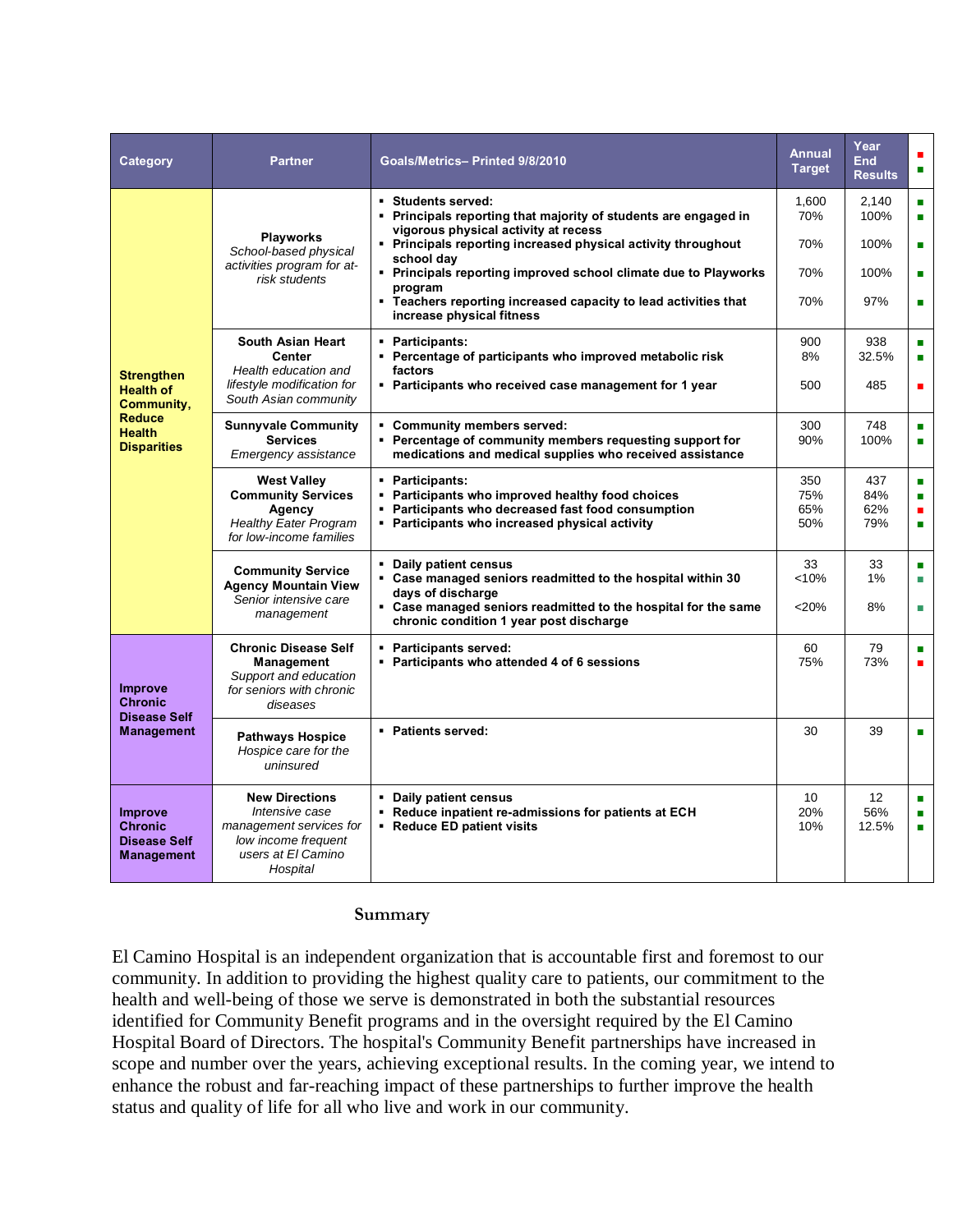#### **Organization: El Camino Hospital**

#### **Multi Executive Summary Including Non Community Benefit (Medicare and Bad Debt) For period from 7/1/2009 through 6/30/2010**

|                                                  | <b>Persons</b> | <b>Benefits</b> |
|--------------------------------------------------|----------------|-----------------|
| <b>Community Health Improvement Services (A)</b> |                |                 |
| Community Health Education (A1)                  | 42,396         | 815,021         |
| <b>Community Based Clinical Services (A2)</b>    | 9,420          | 1,346,48        |
| Health Care Support Services (A3)                | 2,090          | 205,251         |
| **** Community Health Improvement Services       | 53,906         | 2,367,120       |
| <b>Health Professions Education (B)</b>          |                |                 |
| Nurses/Nursing Students (B2)                     | 362            | 1,113,241       |
| Other Health Professional Education (B3)         | 68             | 377,789         |
| Other (B5)                                       | 3              | 346             |
| **** Health Professions Education                | 433            | 1,491,376       |
| <b>Subsidized Health Services (C)</b>            |                |                 |
| Emergency and Trauma Services (C1)               | 1,028          | 7,461,017       |
| Other (C10)                                      | 1,028          |                 |
| Renal Dialysis Services (C6)                     | 699            | 10,996,383      |
| Behavioral Health Services (C8)                  | 664            | 4,415,119       |
| **** Subsidized Health Services                  | 3,419          | 22,872,519      |
| Research (D)                                     |                |                 |
| Clinical Research (D1)                           | 83             | 822,886         |
| **** Research                                    | 83             | 822,886         |
|                                                  |                |                 |
| Financial and In-Kind Contributions (E)          |                |                 |
| Cash Donations (E1)                              | 0              | 266,262         |
| Grants (E2)                                      | 24,853         | 3,067,835       |
| In-kind Donations (E3)                           | 0              | 132,000         |
| **** Financial and In-Kind Contributions         | 24,853         | 3,466,097       |
| <b>Community Benefit Operations (G)</b>          |                |                 |
| Assigned Staff (G1)                              | 0              | 183,976         |
| Other Resources (G3)                             | 0              | 39,230          |
| **** Community Benefit Operations                | 0              | 223,206         |
| <b>Traditional Charity Care</b>                  |                |                 |
| <b>Traditional Charity Care</b>                  | 1,330          | 2,834,351       |
| **** Traditional Charity Care                    | 1,330          | 2,834,351       |